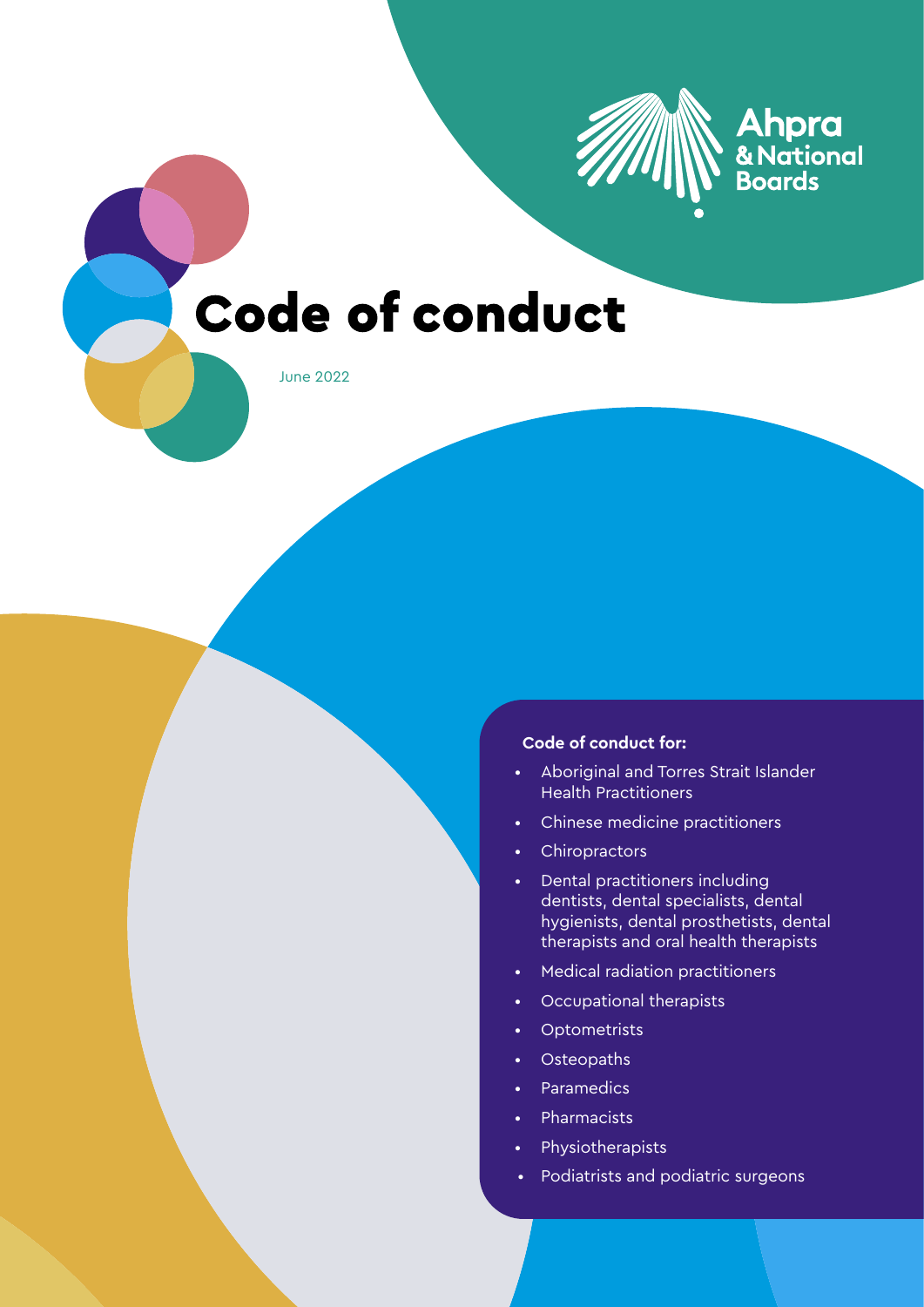<span id="page-1-0"></span>Ahpra acknowledges the Traditional Owners of Country throughout Australia and their continuing connection to lands, waters and communities. We pay our respect to Aboriginal and Torres Strait Islander cultures and Elders past, present and emerging.

## About the National Boards and Ahpra

The 15 National Boards regulating registered health practitioners' in Australia are responsible for registering practitioners and students, setting the standards that practitioners must meet, and managing notifications (complaints/concerns) about the health, conduct or performance of practitioners.

The Australian Health Practitioner Regulation Agency (Ahpra) works in partnership with the National Boards to implement the National Registration and Accreditation Scheme (the National Scheme), under the Health Practitioner Regulation National Law, as in force in each state and territory (the National Law).

The core role of the National Boards and Ahpra is to protect the public.

## About this code

The *Code of conduct* (the code) was developed by 12 National Boards under section 39 of the National Law to protect the public.

It sets out the standards of professional conduct the National Boards expect and is used by Boards to evaluate practitioners' conduct. Practitioners have a professional responsibility to be familiar with and to apply this code.

If you are receiving care or treatment from a registered health practitioner covered by this code, it will help you understand the behaviour you can expect.

Any person or organisation can raise a concern about a registered health practitioner by contacting Ahpra. Ahpra's website has more information about [raising a concern about a health practitioner.](https://www.ahpra.gov.au/Notifications/Concerned-about-a-health-practitioner.aspx)

This code replaces the National Boards' previous code.

## A note on terminology

This code uses 'patient'<sup>2</sup> to mean a person receiving healthcare from a registered health practitioner. The term 'patient' includes 'clients' and 'consumers'. Depending on the context of practice<sup>3</sup> and recognising the importance of patient-centred care, the term patient can also extend to families and carers (including kinship carers<sup>4</sup>), and to groups and/or communities as users of health services.

See also the *[Definitions](#page-28-0)* section of this code.

## Acknowledgements

This code has drawn on relevant aspects of the Medical Board of Australia's [Good medical practice](http://www.medicalboard.gov.au/Codes-Guidelines-Policies/Code-of-conduct.aspx) and the Nursing and Midwifery Board of Australia's [codes of conduct.](https://www.nursingmidwiferyboard.gov.au/Codes-Guidelines-Statements/Professional-standards.aspx) This code uses the definition of cultural safety developed for use in the National Scheme by the Scheme's Aboriginal and Torres Strait Islander Health Strategy [Group](https://www.ahpra.gov.au/About-Ahpra/Aboriginal-and-Torres-Strait-Islander-Health-Strategy.aspx) in partnership with the National Health Leadership Forum.

<sup>1</sup> For a definition of registered health practitioners see the *[Definitions](#page-28-0)* section.

<sup>2</sup> For a definition of patient see the *[Definitions](#page-28-0)* section.

<sup>3</sup> For a definition of practice see the *[Definitions](#page-28-0)* section.

<sup>4</sup> For a definition of kinship care see the *[Definitions](#page-28-0)* section.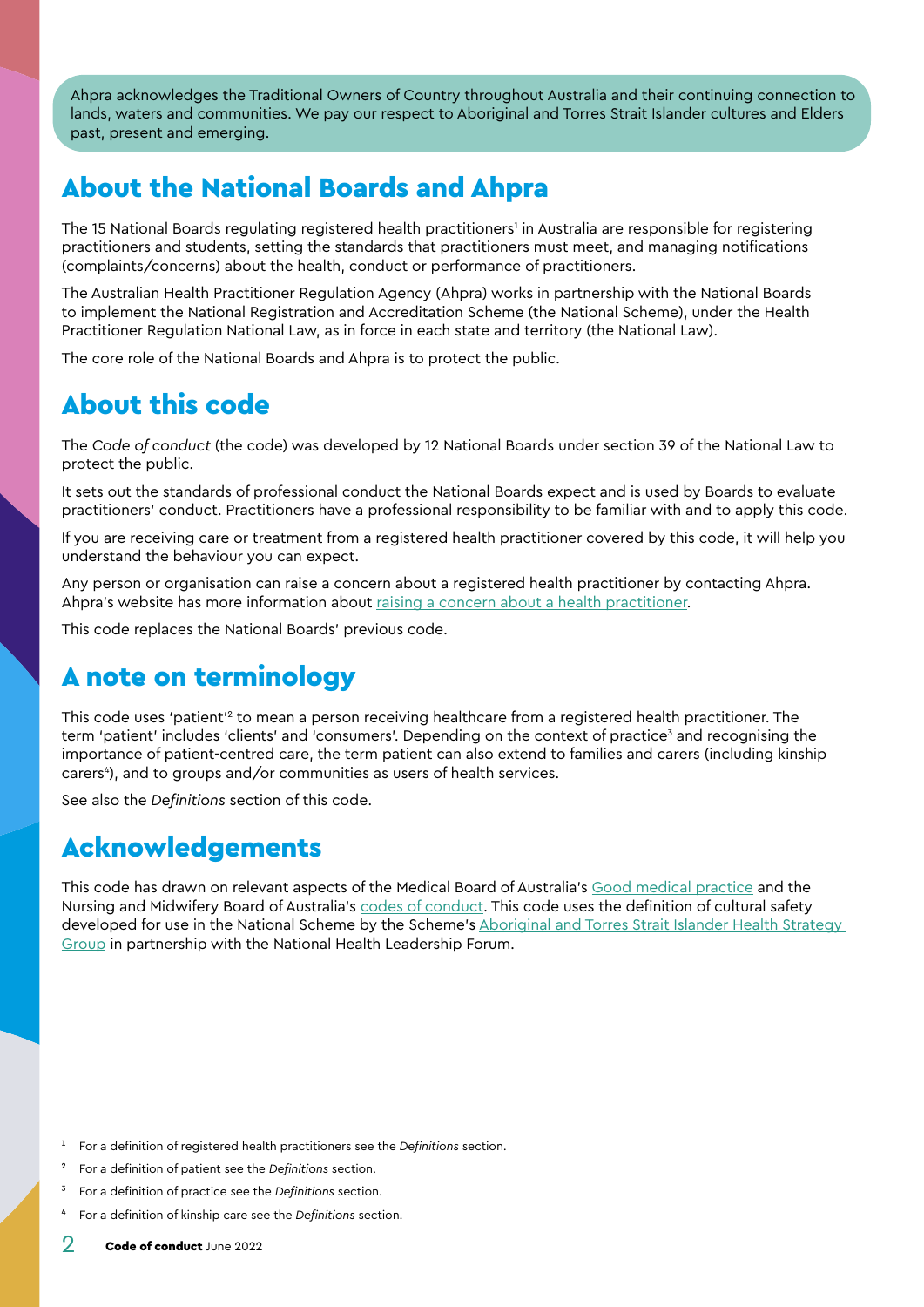### **Contents**

| <b>About the National Boards and Ahpra</b>                                      | 2  |
|---------------------------------------------------------------------------------|----|
| <b>About this code</b>                                                          | 2  |
| A note on terminology                                                           | 2  |
| <b>Acknowledgements</b>                                                         | 2  |
| <b>Code of conduct principles</b>                                               | 4  |
| <b>Introduction</b>                                                             | 5  |
| Purpose of the code                                                             | 5  |
| Scope of the code                                                               | 5  |
| What this code does not do                                                      | 6  |
| Substitute decision-makers                                                      | 6  |
| 1. Put patients first - Safe, effective and<br>collaborative practice           | 7  |
| 1.1 Providing good care                                                         | 7  |
| 1.2 Good care                                                                   | 7  |
| 1.3 Decisions about access to care                                              | 8  |
| 1.4 Treatment in emergencies                                                    | 8  |
| 2. Aboriginal and Torres Strait Islander health and<br>cultural safety          | 9  |
| 2.1 Aboriginal and/or Torres Strait Islander health                             | 9  |
| 2.2 Cultural safety for Aboriginal and Torres Strait<br><b>Islander Peoples</b> | 9  |
| 3. Respectful and culturally safe practice for all                              | 10 |
| 3.1 Cultural safety for all communities                                         | 10 |
| 3.2 Effective communication                                                     | 10 |
| 3.3 Confidentiality and privacy                                                 | 11 |
| 3.4 End-of-life care                                                            | 11 |
| 4. Working with patients                                                        | 12 |
| 4.1 Partnership                                                                 | 12 |
| 4.2 Informed consent                                                            | 12 |
| 4.3 Children, young people and other patients<br>who may have additional needs  | 13 |
| 4.4 Relatives, carers and partners                                              | 13 |
| 4.5 Adverse events and open disclosure                                          | 13 |
| 4.6 Complaints                                                                  | 14 |
| 4.7 Ending a professional relationship                                          | 14 |
| <b>4.8 Personal relationships</b>                                               | 14 |
| 4.9 Professional boundaries                                                     | 15 |
| 4.10 Working with multiple patients                                             | 15 |
| 4.11 Closing or relocating a practice                                           | 15 |
|                                                                                 |    |

| 5. Working with other practitioners                    | 16 |
|--------------------------------------------------------|----|
| 5.1 Respect for colleagues and other practitioners     | 16 |
| 5.2 Teamwork and collaboration                         | 16 |
| 5.3 Discrimination, bullying and harassment            | 17 |
| 5.4 Delegation, referral and handover                  | 17 |
| 6. Working within the healthcare system                | 18 |
| 6.1 Use healthcare resources wisely                    | 18 |
| 6.2 Health advocacy                                    | 18 |
| 6.3 Public health                                      | 18 |
| 7. Minimising risk to patients                         | 19 |
| 7.1 Risk management                                    | 19 |
| 7.2 Practitioner performance                           | 19 |
| 7.3 Maintaining and developing professional capability | 20 |
| 7.4 Continuing professional development (CPD)          | 20 |
| 8. Professional behaviour                              | 21 |
| 8.1 Reporting obligations                              | 21 |
| 8.2 Vexatious notifications (complaints/concerns)      | 21 |
| 8.3 Health records                                     | 21 |
| 8.4 Insurance                                          | 22 |
| 8.5 Advertising                                        | 22 |
| 8.6 Legal, insurance and other assessments             | 22 |
| 8.7 Reports, certificates and giving evidence          | 22 |
| 8.8 Your work history                                  | 22 |
| 8.9 Investigations                                     | 23 |
| 8.10 Conflicts of interest                             | 23 |
| 8.11 Financial and commercial dealings                 | 24 |
| 9. Maintaining practitioner health and wellbeing       | 25 |
| 9.1 Your health                                        | 25 |
| 9.2 Other practitioners' health                        | 25 |
| 10. Teaching, supervising and assessing                | 26 |
| 10.1 Teaching and supervising                          | 26 |
| <b>10.2 Assessing colleagues</b>                       | 26 |
| 10.3 Students                                          | 26 |
| <b>11. Ethical research</b>                            | 27 |
| 11.1 Research ethics                                   | 27 |
| 11.2 Treating practitioners and research               | 27 |
| <b>References</b>                                      | 28 |
| <b>Definitions</b>                                     | 29 |
| <b>Review</b>                                          | 30 |
|                                                        |    |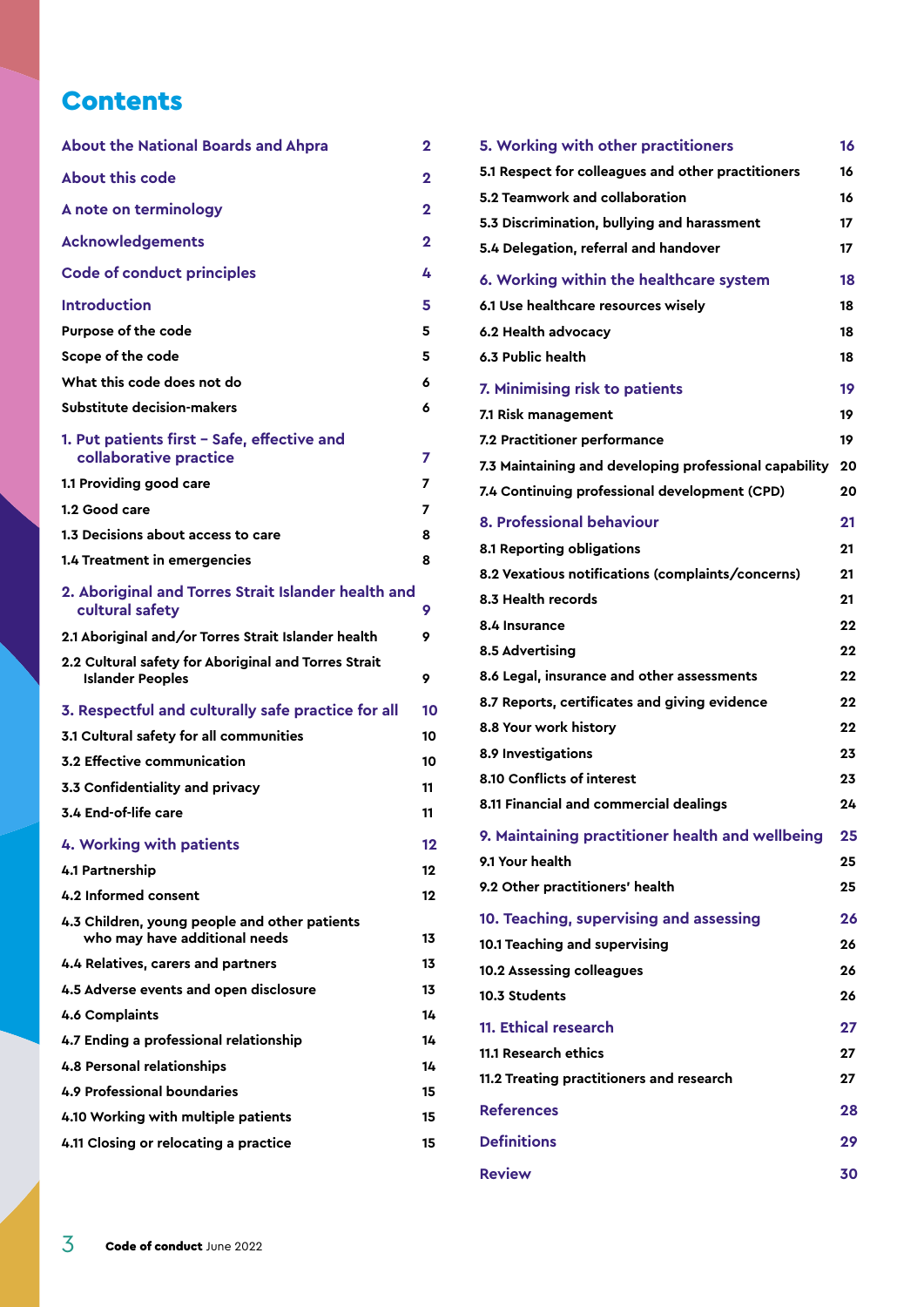## <span id="page-3-0"></span>Code of conduct principles

#### **Principles**

The following principles set out the National Boards' expectations of the practitioners they regulate.

#### **1. Put patients first – Safe, effective and collaborative practice**

Principle 1 – Practitioners should practise safely, effectively and in partnership with patients and colleagues, using patient-centred approaches, and informed by the best available evidence to achieve the best possible patient outcomes.

#### **2. Aboriginal and Torres Strait Islander health and cultural safety**

Principle 2 – Practitioners should consider the specific needs of Aboriginal and Torres Strait Islander Peoples and their health and cultural safety, including the need to foster open, honest and culturally safe professional relationships.

#### **3. Respectful and culturally safe practice for all**

Principle 3 – Respectful, culturally safe practice requires practitioners to have knowledge of how their own culture, values, attitudes, assumptions and beliefs influence their interactions with people and families, the community and colleagues. Practitioners should communicate with all patients in a respectful way and meet their privacy and confidentiality obligations including when communicating online.

#### **4. Working with patients**

Principle 4 – Basing relationships on respect, trust and effective communication enables practitioners to work in partnership with patients. Practitioners should maintain effective and professional relationships with their patients and provide explanations that enable patients to understand and participate in their care.

#### **5. Working with other practitioners**

Principle 5 – Good relationships with colleagues and other practitioners strengthen the practitioner-patient relationship, collaboration and enhance patient care. Good relationships require health care to be free of discrimination, bullying and harassment.

#### **6. Working within the healthcare system**

Principle 6 – Practitioners have a responsibility to contribute to the effectiveness and efficiency of the healthcare system and use resources wisely.

#### **7. Minimising risk to patients**

Principle 7 – Good practice involves putting patient safety, which includes cultural safety, first. Practitioners should minimise risk by maintaining their professional capability through ongoing professional development and self-reflection and understanding and applying the principles of clinical governance, risk minimisation and management in practice.

#### **8. Professional behaviour**

Principle 8 – Practitioners must display a standard of professional behaviour that warrants the trust and respect of the community. This includes practising ethically and honestly.

#### **9. Maintaining practitioner health and wellbeing**

Principle 9 – It is important for practitioners to maintain their health and wellbeing. This includes seeking an appropriate work–life balance.

#### **10. Teaching, supervising and assessing**

Principle 10 – Practitioners should support the important role of teaching, supervising and mentoring practitioners and students in order to develop the health workforce.

#### **11. Ethical research**

Principle 11 – Practitioners should recognise the vital role of ethical and evidence-based research to inform quality healthcare and policy development, conduct research ethically and support the decision-making of research participants.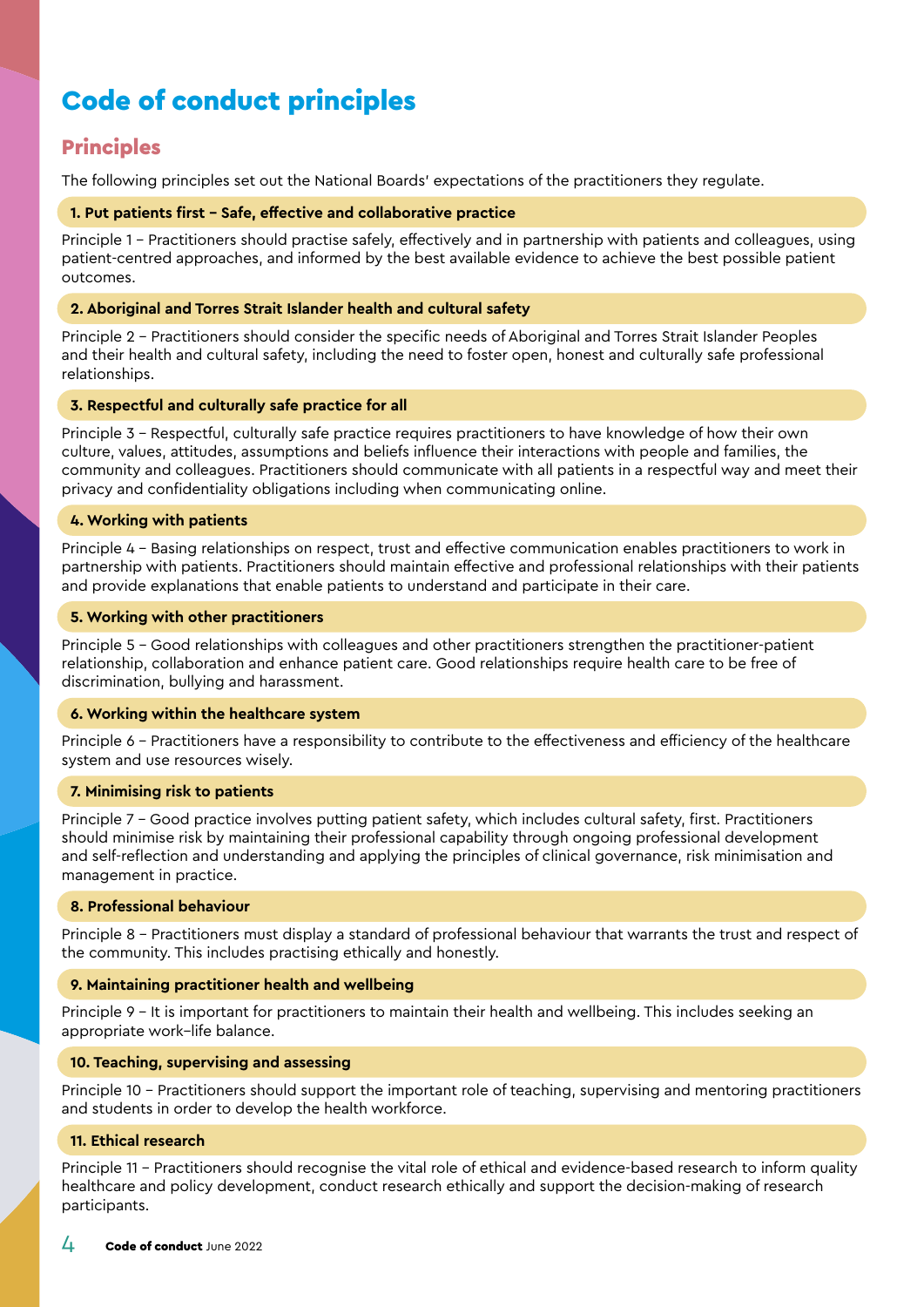## <span id="page-4-0"></span>Introduction

This code sets out National Boards' expectations about professional behaviour and conduct for registered health practitioners. In the context of the practitioner-patient relationship, practitioners have a duty to put the care of patients first and to practise safely and effectively. Maintaining a high level of professional competence and conduct is essential for good care.

There are many ways to practise a health profession in Australia. Practitioners have critical roles in caring for people who are unwell, helping people to recover, and seeking to keep people well. This code covers these roles. For practitioners with roles that involve little or no contact with patients, not all of this code may be directly relevant, but the underpinning principles will still apply.

While individual practitioners have their own personal beliefs and values, there are certain professional values on which all practitioners are expected to base their practice. The professional values and behaviours in this code apply to practitioners' conduct in every setting, including in-person, during technology-based consultations including online and remote prescribing, and electronically, e.g. social media<sup>s</sup>, digital health and so on.

The code includes 11 principles of conduct. Each principle is followed by practical information about how to apply it in practice. Underpinning the code is the expectation that practitioners will use their professional judgement to achieve the best possible outcomes in practice.

#### Purpose of the code

This code is a principles-based document that gives important guidance to practitioners about the National Boards' expectations of their professional conduct and outlines the conduct that the public can expect from health practitioners. It is a key part of the regulatory framework that each National Board establishes for the profession(s) it regulates in order to protect the public and progress the other objectives of the National Law. By defining National Boards' expectations of professional conduct, the code supports patients' interests, good patient care and the delivery of appropriate, effective services within an ethical framework.

#### Scope of the code

This code:

- describes and reinforces the professional conduct that most registered health practitioners already demonstrate
- provides a framework for professional conduct and supports individual practitioners in the challenging task of providing good healthcare and fulfilling their professional roles
- assists National Boards in their regulatory role by setting and maintaining principles and standards of good practice – Boards will use this code when evaluating practitioners' professional conduct.6 If professional conduct varies significantly from this code, practitioners should be prepared to explain and justify their decisions and actions. Serious or repeated failure to meet this code may lead to patient harm and have consequences for registration
- is a resource to help enhance the culture of professionalism in the Australian health system: for example, in practitioner education; orientation, induction and supervision of students; and by administrators and policy makers in hospitals, health services and other institutions, and
- is a guide to the public and health service users about what good practice is and the conduct they should expect from health practitioners.

The code is also a reference for co-regulatory authorities about the standards of professional conduct that National Boards expect.

<sup>5</sup> For a definition of social media see the *[Definitions](#page-28-0)* section.

Under section 41 of the National Law the code may be used to evaluate a practitioner's professional conduct when a notification (complaint) is made about them, as one of a range of relevant factors taken into account on a case-by-case basis.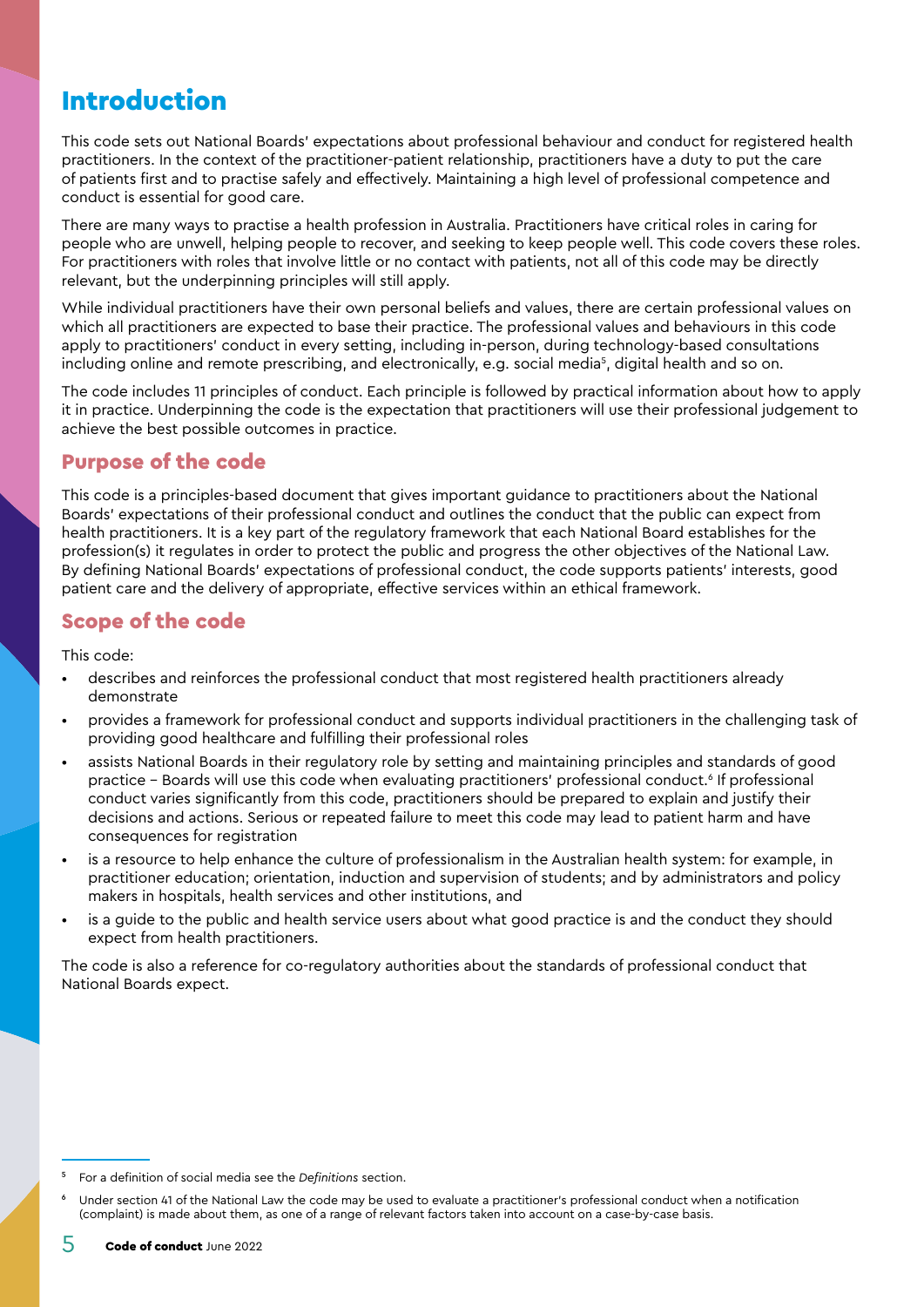#### <span id="page-5-0"></span>What this code does not do

Practitioners must understand their legal obligations and always act in accordance with the law in their personal and professional lives. The code is not a substitute for legislation and case law, e.g. privacy, child protection, medicines and workplace health and safety laws. If there is any conflict between the code and the law, the law takes precedence. Practitioners must also be aware of and meet the other standards, guidelines and policies of their National Board, which this code complements.

This code is not an exhaustive study of professional ethics or an ethics guide. It articulates the National Boards' expectations about ethical and professional conduct, but not the standards of clinical practice within individual health professions or disciplines. These clinical standards are generally found in other documents issued by the relevant National Boards and/or professional bodies.

While good healthcare respects the rights of patients, this code is not a charter of rights.7 The focus of this code is on good practice and professional behaviour. It is not intended as a mechanism to address:

- a. disputes between professional colleagues, e.g. in relation to termination of business relationships and disputes over patients, or
- b. employment issues e.g. workplace or industrial disputes, which do not raise broader patient safety concerns.

#### Professional values and qualities

When providing care, practitioners have a duty to make patient care their first concern and to practise safely and effectively. Professionalism embodies all the qualities described below, including self-awareness and selfreflection. These qualities underpin and are further explained in the guidance provided throughout the code.

- a. Good practice is centred on patients. It involves practitioners understanding that each patient is unique and working in partnership with patients, adapting what they do to address the needs and reasonable expectations of each person. This includes cultural awareness: being aware of their own culture and beliefs, being respectful of the beliefs and cultures of others and recognising that these cultural differences may affect the practitioner–patient relationship and the provision of services. As well as avoiding discrimination, good practice also includes being aware that differences such as gender, sexuality, age, belief systems and other attributes may influence care needs.
- b. Effective communication in all forms underpins every aspect of good practice.
- c. Practitioners must be ethical and trustworthy. Patients trust practitioners because they believe that, in addition to being competent, practitioners will not take advantage of them and will display qualities such as integrity, truthfulness, dependability and compassion. Patients also rely on practitioners to protect their confidentiality.
- d. Practitioners have a responsibility to protect and promote the health of individuals and the community.
- e. Practitioners are expected to reflect regularly on whether they are practising safely and effectively, on their relationships with patients and colleagues, and on their own health and wellbeing.
- f. Practitioners have a duty to keep their skills and knowledge up to date, refine and develop their clinical judgement as they gain experience, and contribute to maintaining public confidence in the profession.
- g. Scopes of practice vary according to different roles; for example, practitioners, researchers and managers will all have different scopes of practice. Practitioners have a responsibility to recognise and work within the limits of their skills and competence.
- h. Practitioners should be committed to safety and quality in healthcare.<sup>8</sup>

#### Substitute decision-makers

In this code, reference to 'patients' also includes substitute decision-makers e.g. for patients who do not have the capacity to make their own decisions. These can be parents, guardians, a person nominated by the patient or a legally appointed decision-maker. If in doubt, seek advice from the relevant guardianship authority.

An example of a charter of rights is the [Australian charter of healthcare](https://www.safetyandquality.gov.au/consumers/working-your-healthcare-provider/australian-charter-healthcare-rights/supportive-resources-second-edition-australian-charter-healthcare-rights) rights issued by the Australian Commission on Safety and Quality in Health Care (ACSQHC).

<sup>8</sup> See the ACSQHC, the [National Safety and Quality Health Service Standards](https://www.safetyandquality.gov.au/standards/nsqhs-standards), and the *[References](#page-27-1)* section at the end of this code.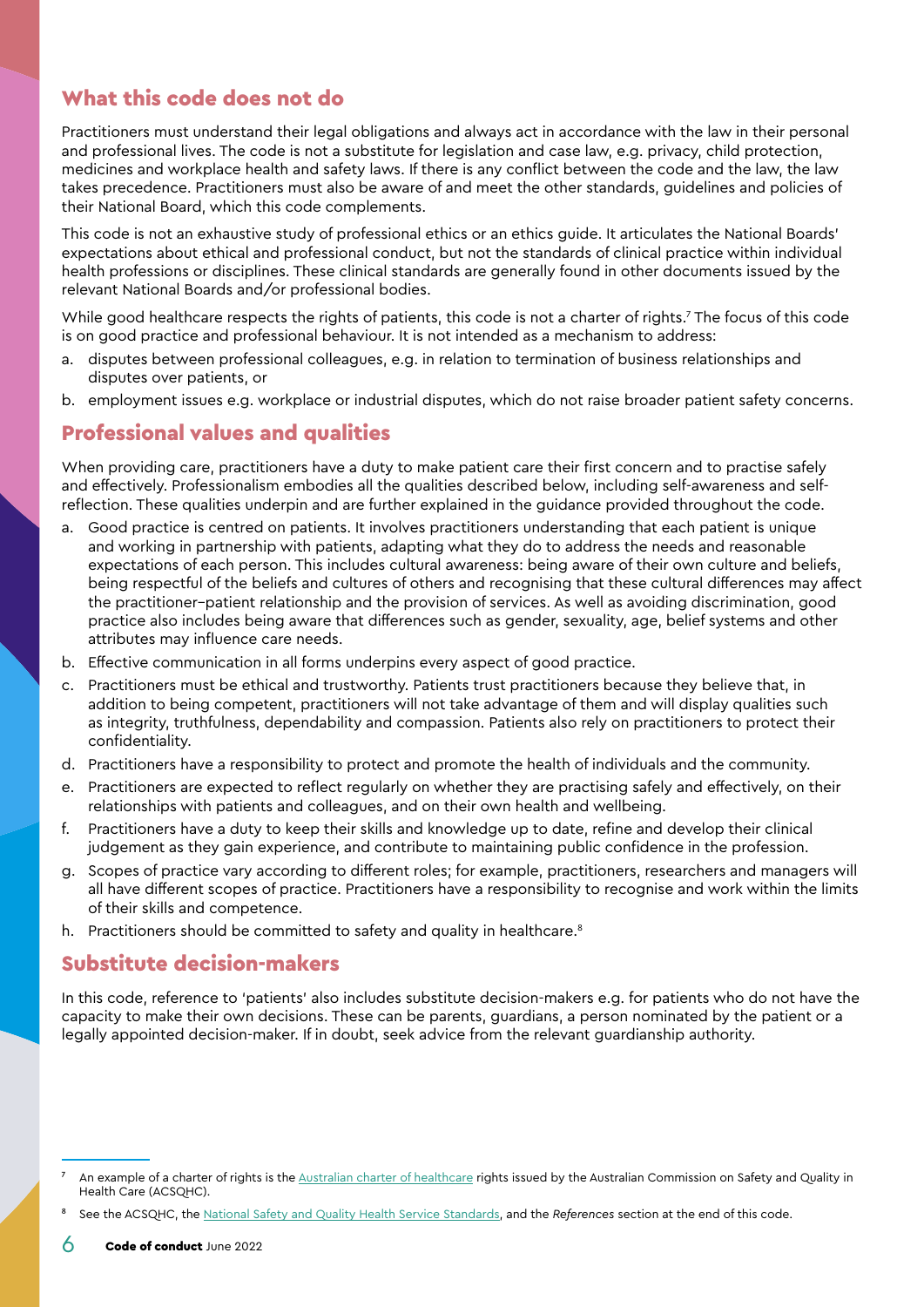## <span id="page-6-0"></span>1. Put patients first – Safe, effective and collaborative practice

**Principle 1:** Practitioners should practise safely, effectively and in partnership with patients and colleagues, using patient-centred approaches, and informed by the best available evidence to achieve the best possible patient outcomes.

#### 1.1 Providing good care

Patient care is your primary concern in clinical practice. Providing good care includes that you:

- a. assess the patient, taking into account their history, views and an appropriate physical examination where relevant. The history includes relevant psychological, social and cultural aspects, and available electronic records such as My Health Record
- b. formulate, record and implement a suitable management plan (including providing treatment and advice and, where relevant, arranging investigations and liaising with other treating practitioners)
- c. facilitate coordination and continuity of care
- d. recognise and work within the limits of your skills and competence, and refer a patient to another practitioner when this is in the best interests of the patient
- e. recognise that healthcare decisions are the shared responsibility of the treating practitioner and the patient who may wish to involve their family, carer/s and/or others, and
- f. recognise and respect the rights of patients to make their own decisions about their current and future healthcare.

#### 1.2 Good care

Maintaining a high level of professional competence and conduct is essential for good care.

- a. ensure you maintain adequate knowledge and skills to provide safe and effective care<sup>9</sup>
- b. ensure that, when moving into a new area of practice, you have sufficient training and/or qualifications to achieve competency in that new area
- c. maintain adequate records (see *Section [8.3 Health records](#page-20-1)*)
- d. consider the balance of potential benefit and harm in all clinical management decisions
- e. communicate effectively with patients to ensure they have enough information to make an informed decision about their current and future care and respect their decision if they choose no treatment or care (see *Section [3.2 Effective communication](#page-9-1)*)
- f. provide treatment options that are based on the best available information and are not influenced by financial gain or incentives
- g. practise within an evidence-based and patient-centred framework
- h. take steps to alleviate the symptoms and distress of patients, whether a cure is possible or not
- i. support the right of the patient to seek a second opinion
- j. respond to adverse events and implement the principles of open disclosure (see *Section [4.5 Adverse events](#page-12-1)  [and open disclosure](#page-12-1)*)
- k. consult and take advice from colleagues when appropriate
- l. make responsible and effective use of the resources available to practitioners (see *Section [6.1 Use healthcare](#page-17-1)  [resources wisely](#page-17-1)*)
- m. ensure that your personal views do not adversely affect the care of a patient
- n. reflect on your practice and your decisions and actions in providing good and culturally safe care, and
- o. facilitate the quality use of therapeutic products based on the best available evidence and the patient's needs.

<sup>9</sup> You should refer to your National Board's *Continuing professional development registration standard* and *Recency of practice registration standard.*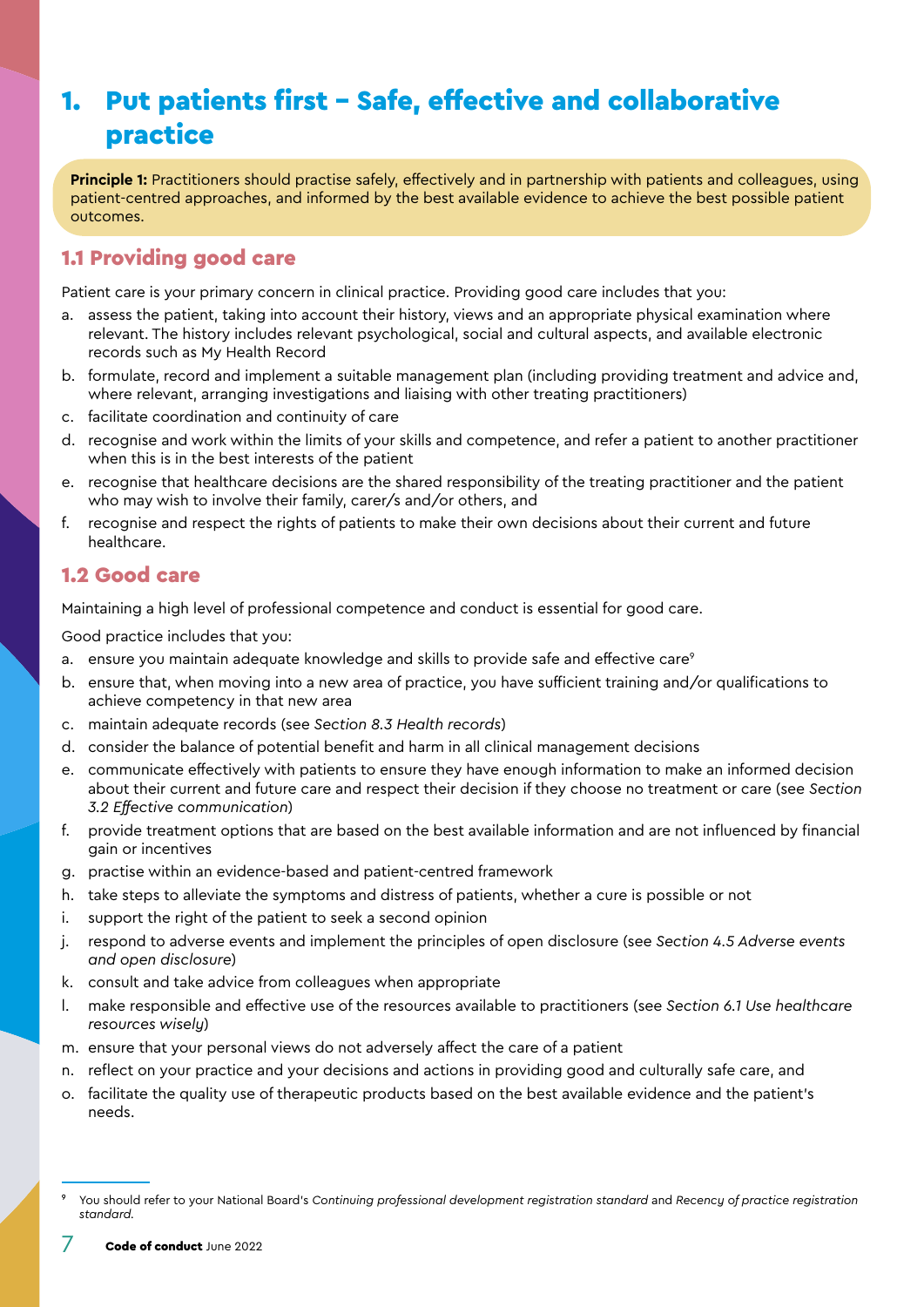#### <span id="page-7-0"></span>1.3 Decisions about access to care

Your decisions about access to care must be free from bias and discrimination.<sup>10</sup>

Good practice includes that you:

- a. treat patients with respect at all times
- b. not prejudice the care of a patient because you believe that the behaviour, mental health status or other attributes of the patient have contributed to their condition
- c. not engage in any form of discrimination
- d. investigate and treat patients based on clinical need and the effectiveness of the proposed investigations or treatment, and not provide unnecessary services or encourage the indiscriminate or unnecessary use of health services
- e. keep yourself and others safe when caring for patients. While you should act to protect yourself, your colleagues and staff, if a patient poses a risk to health or safety, the patient should not be denied care if reasonable steps can be taken to keep yourself and others safe, and
- f. not allow your moral or religious views or conscientious objection to deny patients access to healthcare, recognising that you are free to decline to provide or participate in that care yourself. In such a situation, it is important to respectfully inform the patient (where relevant), your employer and other relevant colleagues, of your objection and ensure the patient has alternative care options.

#### 1.4 Treatment in emergencies

Treating patients in emergencies requires practitioners to consider a range of issues, in addition to providing best care. Good practice means you should offer assistance in an emergency that takes account of factors such as your own safety, your skills, the availability of other options and the impact on any other patients under your care, and continue to help until your services are no longer needed.

<sup>10</sup> For a definition of discrimination see the *[Definitions](#page-28-0)* section.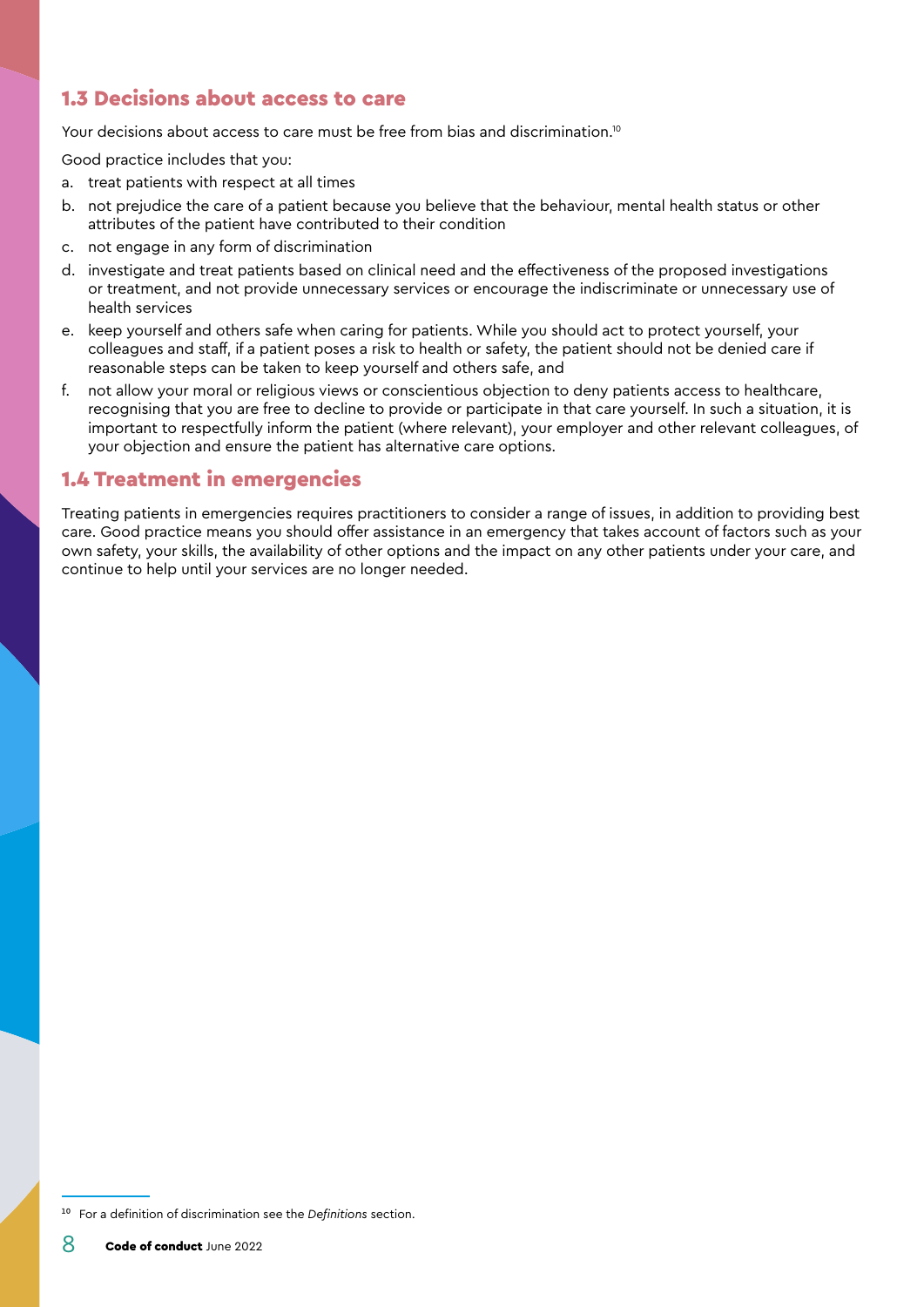## <span id="page-8-1"></span><span id="page-8-0"></span>2. Aboriginal and Torres Strait Islander health and cultural safety

**Principle 2:** Practitioners should consider the specific needs of Aboriginal and Torres Strait Islander Peoples and their health and cultural safety, including the need to foster open, honest and culturally safe professional relationships.

#### 2.1 Aboriginal and/or Torres Strait Islander health

Aboriginal and Torres Strait Islander Peoples have inhabited and cared for the land as the First Peoples of Australia for millennia, and their diverse histories and cultures have uniquely shaped our nation. Aboriginal and Torres Strait Islander health means not just the physical wellbeing of an individual but refers to the social, emotional and cultural wellbeing of the whole community in which each individual is able to achieve their full potential as a human being, thereby bringing about the total wellbeing of their community. It is a whole-of-life view and includes the cyclical concept of life-death-life.<sup>11</sup>

Understanding and acknowledging factors such as colonisation and its impact on Aboriginal and Torres Strait Islander Peoples' health, helps inform care. In particular, Aboriginal and Torres Strait Islander Peoples bear the burden of gross social and health inequity. It is for these reasons that cultural safety in the context of Aboriginal and Torres Strait Islander health needs to be specifically considered.

#### 2.2 Cultural safety for Aboriginal and Torres Strait Islander Peoples

Supporting good practice and the health of Aboriginal and Torres Strait Islander Peoples also includes cultural safety. For Aboriginal and Torres Strait Islander Peoples, the National Scheme's definition of cultural safety is as follows:

*Cultural safety is determined by Aboriginal and Torres Strait Islander individuals, families and communities.* 

*Culturally safe practice is the ongoing critical reflection of health practitioner knowledge, skills, attitudes, practising behaviours and power differentials in delivering safe, accessible and responsive healthcare free of racism.*

To ensure culturally safe and respectful practice, you must:

- a. acknowledge colonisation and systemic racism, social, cultural, behavioural and economic factors which impact individual and community health
- b. acknowledge and address individual racism, your own biases, assumptions, stereotypes and prejudices and provide care that is holistic, free of bias and racism
- c. recognise the importance of self-determined decision-making, partnership and collaboration in healthcare which is driven by the individual, family and community
- d. foster a safe working environment through leadership to support the rights and dignity of Aboriginal and Torres Strait Islander people and colleagues.

See the Australian Government's [National Aboriginal and Torres Strait Islander Health Plan 2013-2023](https://www.health.gov.au/resources/publications/national-aboriginal-and-torres-strait-islander-health-plan-2013-2023) and the National Safety and Quality Health Service Standards [User guide for Aboriginal and Torres Strait Islander health.](https://www.safetyandquality.gov.au/publications-and-resources/resource-library/nsqhs-standards-user-guide-aboriginal-and-torres-strait-islander-health)

<sup>&</sup>lt;sup>11</sup> National Aboriginal Health Strategy Working Party 1989, National Aboriginal Health Strategy, Canberra.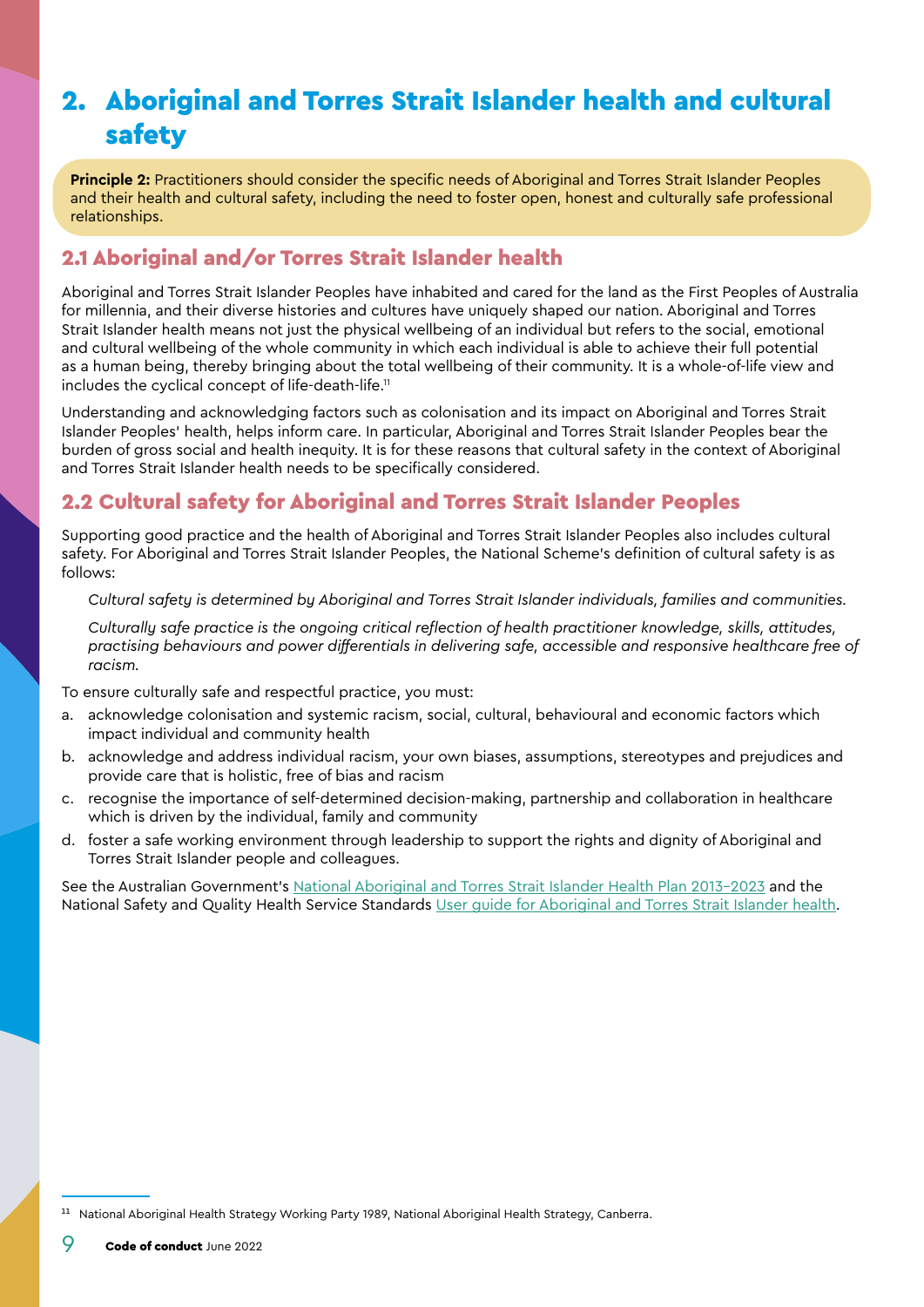## <span id="page-9-2"></span><span id="page-9-0"></span>3. Respectful and culturally safe practice for all

**Principle 3:** Respectful, culturally safe practice requires practitioners to have knowledge of how their own culture, values, attitudes, assumptions and beliefs influence their interactions with people and families, the community and colleagues. Practitioners should communicate with all patients in a respectful way and meet their privacy and confidentiality obligations including when communicating online.

#### 3.1 Cultural safety for all communities

Australia is a culturally and linguistically diverse nation. *Section 2* (above) defines cultural safety for Aboriginal and Torres Strait Islander Peoples specifically for their status as First Nations Peoples. Culturally safe and respectful practice is important for all communities.

To ensure culturally safe and respectful practice, good practice includes that you:

- a. understand that only the patient and/or their family can determine whether or not care is culturally safe and respectful
- b. respect diverse cultures, beliefs, gender identities, sexualities and experiences of people, including among your team members
- c. acknowledge the social, economic, cultural, historic and behavioural factors influencing health at the individual, community and population levels
- d. adopt practices that respect diversity, avoid bias, discrimination and racism, and challenge belief based upon assumption (for example, based on gender, disability, race, ethnicity, religion, sexuality, age or political beliefs)
- e. support an inclusive environment for the safety and security of the individual patient and their family, carers and/or significant others, and
- f. create a positive, culturally safe work environment through role modelling, and support the rights, dignity and safety of others, including patients and colleagues.

#### <span id="page-9-1"></span>3.2 Effective communication

Positive professional relationships are built on effective communication<sup>12</sup> between a practitioner and the patient they are caring for.

- a. communicate courteously, respectfully, compassionately and honestly with patients, their nominated partner, substitute decision-maker, carers, family and friends
- b. consider the age, maturity and intellectual capacity of young people and other groups that may have additional needs, and provide information in a way that they can understand
- c. are aware of health literacy issues, and take health literacy into account when communicating with people
- d. take all practical steps to meet the specific language, cultural, and communication needs of patients and their families, including by using translating and interpreting services where necessary, and being aware of how these needs affect understanding
- e. endeavour to confirm a patient understands any information communicated to them
- f. encourage and support patients to be well-informed about their health, and respect the right of patients to choose whether to participate in treatment or accept advice
- g. clearly and accurately communicate relevant and timely information about the patient to colleagues, within the bounds of relevant privacy requirements, and
- h. be non-judgemental and do not refer to people in a non-professional manner verbally or in correspondence/ records, including refraining from behaviour that may be interpreted as bullying<sup>13</sup> or harassment<sup>14</sup> and/or culturally unsafe.

<sup>&</sup>lt;sup>12</sup> Applies to all forms of communication including face to face and any digital form of communication, including email, online meeting technologies, internet, social media, etc.

<sup>13</sup> For a definition of bullying see the *[Definitions](#page-28-0)* section.

<sup>14</sup> For a definition of harassment see the *[Definitions](#page-28-0)* section.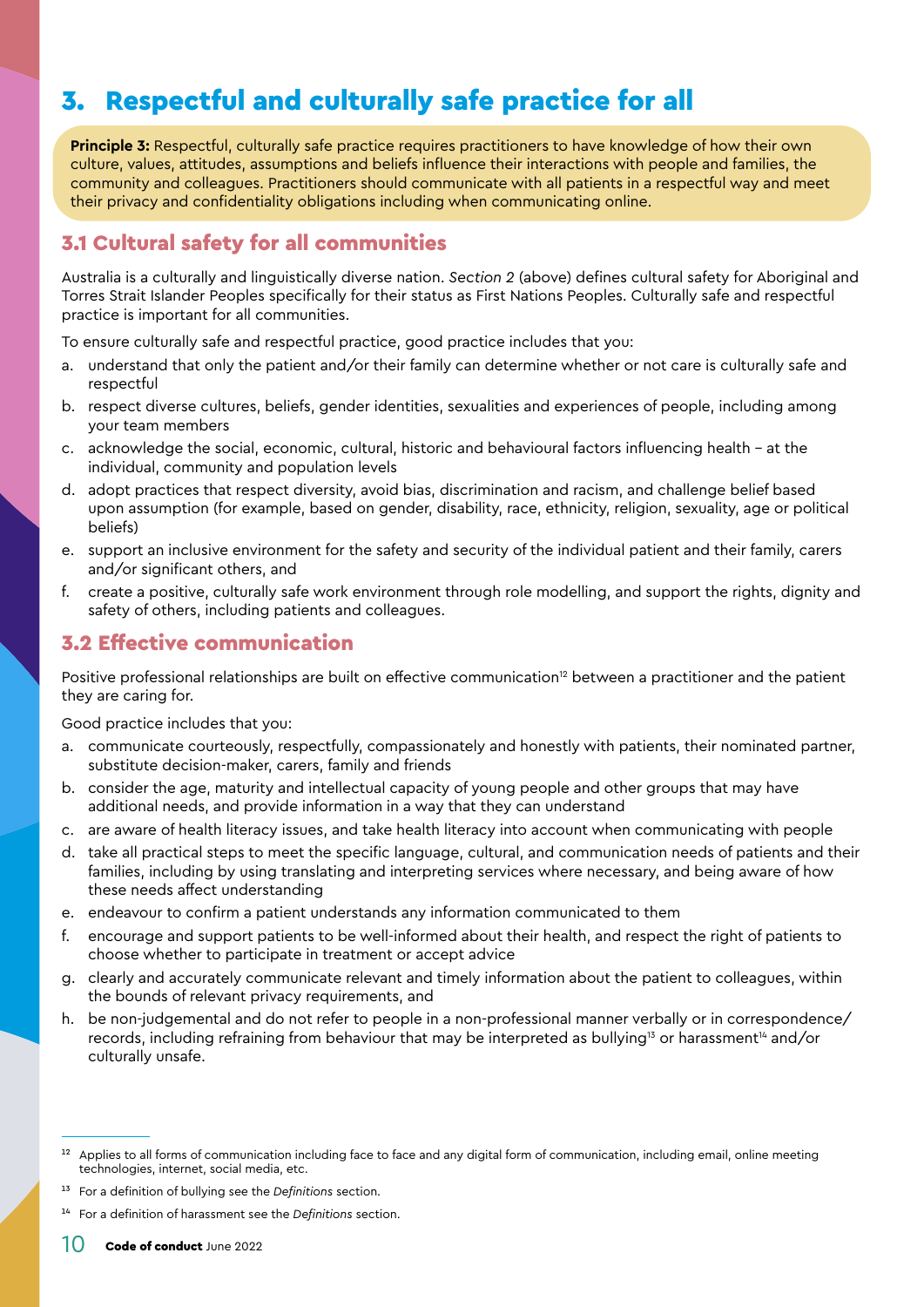#### <span id="page-10-0"></span>3.3 Confidentiality and privacy

You have ethical and legal obligations to protect the privacy of patients. Patients have a right to expect that you will hold information about them in confidence, unless the release of information is required or authorised by law<sup>15</sup>, or is required to facilitate emergency care.

To protect privacy and confidentiality, good practice includes that you:

- a. respect the confidentiality and privacy of patients by seeking informed consent before disclosing information, including formally documenting such consent where possible
- b. provide surroundings to enable private and confidential consultations and discussions, particularly when working with multiple people at the same time, or in a shared space
- never access records when not professionally involved in the care of the person and/or authorised to do so
- d. ensure that all staff are aware of the need to respect the confidentiality and privacy of patients, and refrain from discussing patients in a non-professional context
- e. be aware of the requirements of the privacy and/or health records legislation that operate in the relevant states or territories, and apply them to information held in all formats, including electronic information<sup>16</sup>
- f. be aware that there are complex issues relating to genetic information, and seek appropriate advice about disclosure of this information
- g. do not transmit, share, reproduce or post any person's information or images, even if the person is not directly named or identified, without first getting written and informed consent. See also the [Social media](https://www.ahpra.gov.au/Publications/Social-media-guidance.aspx)  [guidance](https://www.ahpra.gov.au/Publications/Social-media-guidance.aspx) on Ahpra's website
- h. recognise a patient's right to access information contained in their health records, help them access it, and promptly facilitate the transfer of health information when requested by the patient, in accordance with local policy, and
- i. facilitate arrangements for the transfer or management of all health records in accordance with the legislation governing privacy and health records, when closing or relocating a practice.

#### 3.4 End-of-life care

You have a vital role in helping the community deal with the reality of death and its consequences.

In providing culturally safe end-of-life care $\frac{1}{7}$ , good practice includes that you:

- a. understand the limits of healthcare in prolonging life, and recognise when efforts to prolong life may not be in the best interest of the patient
- b. accept that the patient has the right to refuse treatment, or request withdrawal of treatment, while ensuring they receive relief from distress
- c. respect diverse cultural practices and beliefs related to death and dying
- d. facilitate advance care planning and provide end-of-life care where relevant and in accordance with any legally valid advance care directive, local policy and legislation, and
- e. take reasonable steps to ensure support is given to patients and their families, even when it is not possible to meet their expectations or wishes, especially if different views exist.

<sup>&</sup>lt;sup>15</sup> See also the **Australian Privacy Principles**.

<sup>16</sup> For definition of electronic see the *[Definitions](#page-28-0)* section.

<sup>&</sup>lt;sup>17</sup> See also the [ACSQHC - End-of-life care](https://www.safetyandquality.gov.au/our-work/end-of-life-care-in-acute-hospitals/).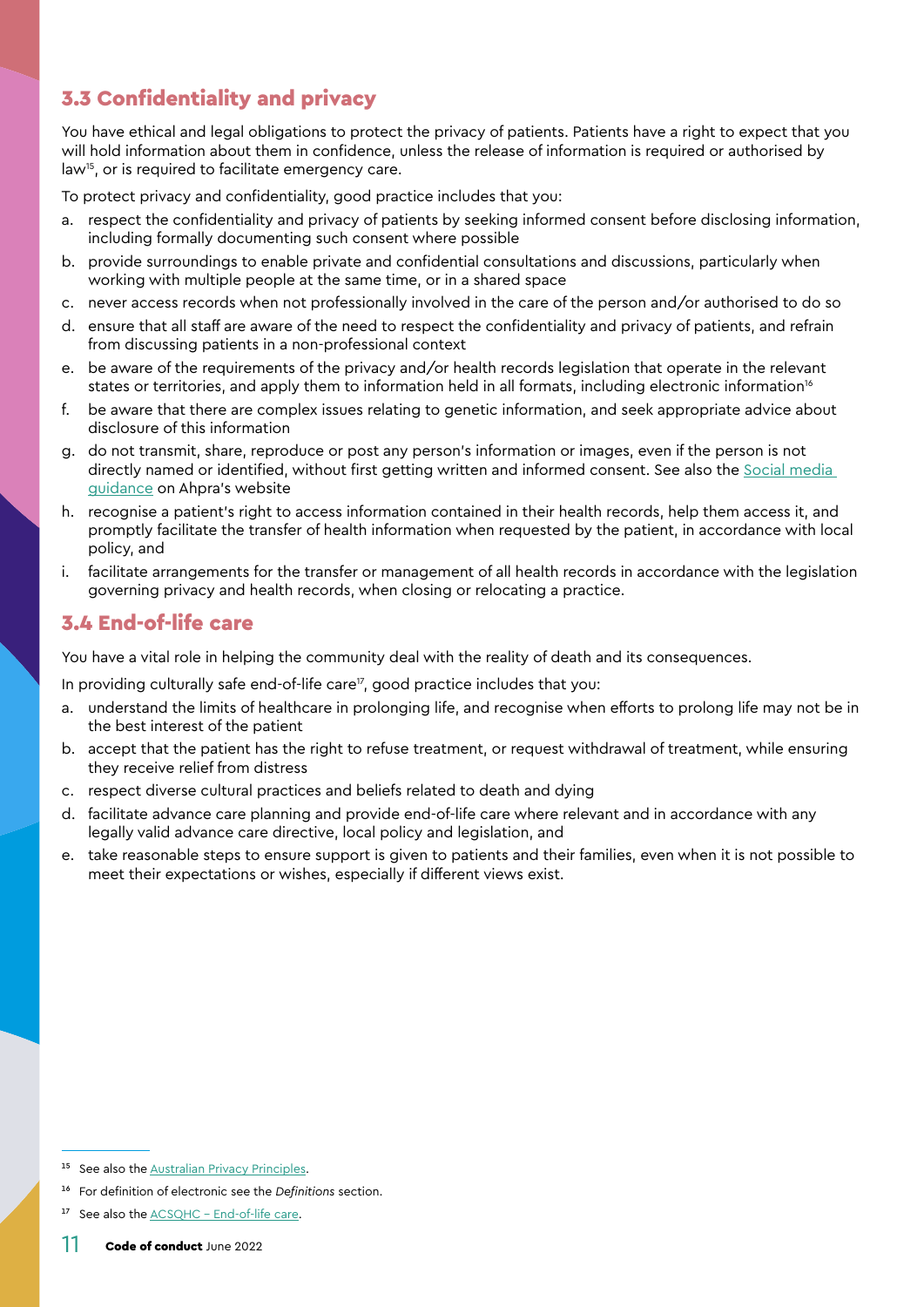## <span id="page-11-0"></span>4. Working with patients

**Principle 4:** Basing relationships on respect, trust and effective communication enables practitioners to work in partnership with patients. Practitioners should maintain effective and professional relationships with their patients and provide explanations that enable patients to understand and participate in their care.

#### 4.1 Partnership

A good partnership between you and your patient requires high standards of personal conduct.

Good practice includes that you:

- a. be courteous, respectful, compassionate and honest
- b. treat each patient as an individual
- c. encourage and support patients to be well-informed about their health, and to use this information wisely when they are making decisions, caring for themselves and managing their health, including through informed consent processes, and
- d. recognise that there is a power imbalance in the practitioner–patient relationship, and do not exploit patients physically, emotionally, sexually or financially (also see *Section [4.8 Personal relationships](#page-13-1)* and *Section [8.11](#page-23-1)  [Financial and commercial dealings](#page-23-1)*).

#### 4.2 Informed consent

Informed consent is a person's voluntary decision about healthcare that is made with knowledge and understanding of the benefits and risks involved.

- a. provide information to patients in a way they can understand before asking for their consent (see *Section [3.2](#page-9-1)  [Effective communication](#page-9-1)*)
- b. give the patient enough time to ask questions and make informed decisions
- c. act according to the patient's capacity for decision-making and consent, including when caring for children and young people, based on their maturity and capacity to understand, and the nature of the proposed care. You should consider the need for the consent of a parent, carer, guardian or other substitute decision maker
- d. get informed consent from the patient or where the patient does not have the capacity, from their parent, carer, guardian or other substitute decision-maker before carrying out any examination or investigation, providing treatment (this may not be possible in an emergency), or involving patients in teaching or research.18 When obtaining informed consent you should include information on material risks and expected outcomes and take into account any advance care directive (or similar)
- e. get financial consent by discussing fees in a manner appropriate to the professional relationship and addressing the costs of all required services and get general agreement about the level of treatment to be provided, preferably before the service is provided
- f. inform your patients of the benefits, as well as associated costs or risks, when referring them for further investigation or treatment, which they may wish to clarify before proceeding, and
- g. document consent appropriately, including considering the need for written consent for procedures which are of higher risk or may result in serious injury or death.

<sup>18</sup> See sections *[10. Teaching, supervising and assessing](#page-25-1)* and *[11. Ethical research.](#page-26-1)*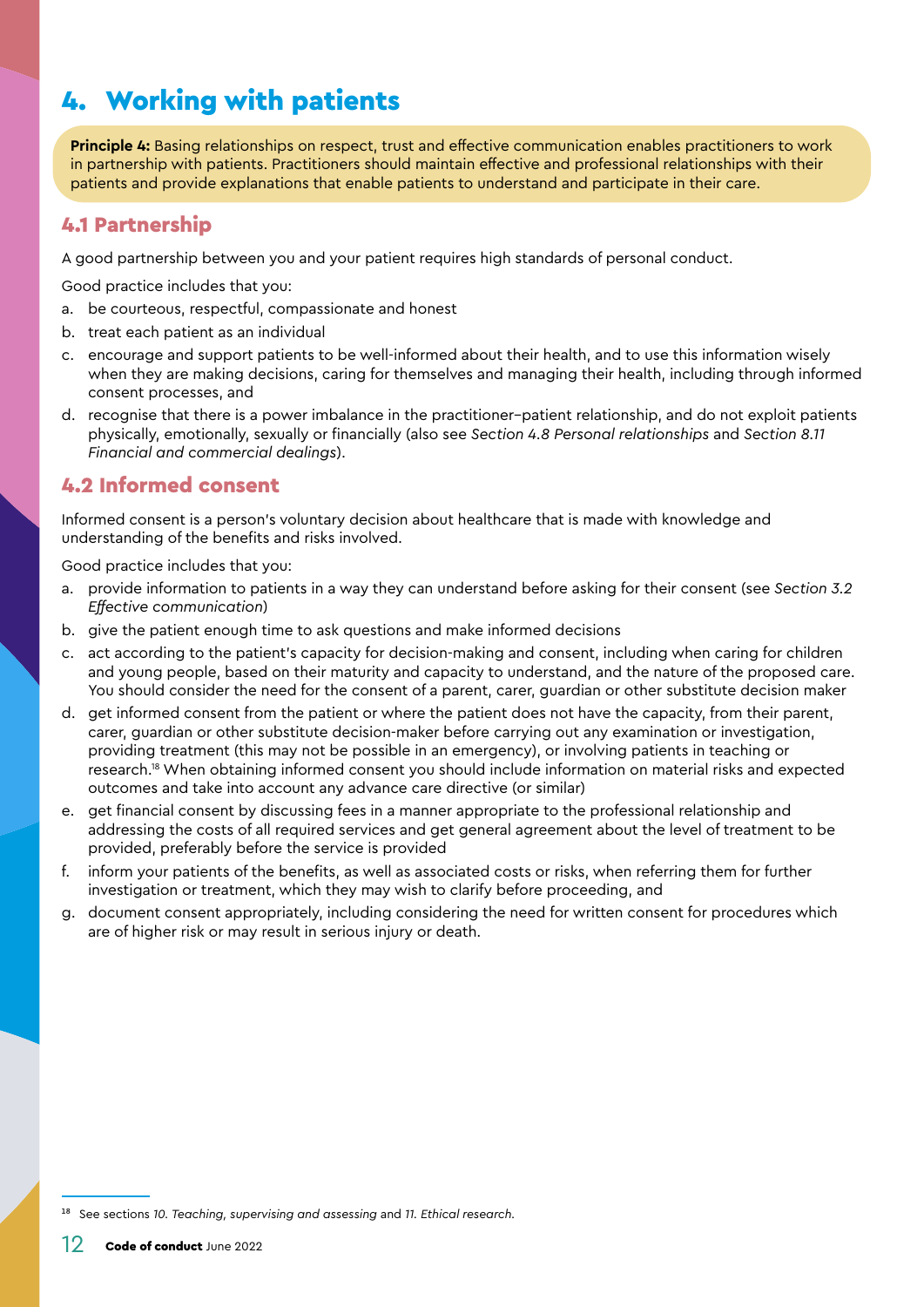#### <span id="page-12-0"></span>4.3 Children, young people and other patients who may have additional needs

Some patients have additional needs. These patients may include for example, children and young people, older people, those living with physical and/or cognitive disability, those with impaired decision-making capacity and those who are at higher risk, for example from family violence.

Good practice includes that you:

- a. place the interests and wellbeing of the patient first
- b. meet the relevant mandatory reporting legislation imposed to protect groups particularly at risk, including reporting obligations about the aged, child abuse and neglect
- c. be aware that increased advocacy may be necessary to ensure just access to healthcare
- d. ensure when communicating that you:
	- treat the patient with respect and listen to their views
	- encourage questions and answer those questions to the best of your ability
	- provide information in a way the patient can understand
	- recognise the role of parents, carers or guardians and, when appropriate, encourage the patient to involve their parents, carers or guardians in decisions about care, and
	- remain alert to patients who may be at risk, and notify appropriate authorities as required by law. This includes when a parent or guardian is refusing treatment for their child or young person and this decision may not be in the best interests of the child or young person.

#### 4.4 Relatives, carers and partners

Good practice includes that you:

- a. be considerate to relatives, carers, partners and others close to the patient, and respectful of their role in the care of the patient, and
- b. with appropriate consent, or where otherwise permitted, be responsive in providing information (also see *Section [3.2 Effective communication](#page-9-1)*).

#### <span id="page-12-1"></span>4.5 Adverse events and open disclosure

When a person is harmed<sup>19</sup> by healthcare (adverse events), practitioners have a responsibility to be open and honest in communication with the patient to review what happened and to report appropriately.

When something goes wrong, good practice includes that you:

- a. document the adverse event or incident
- b. recognise what has happened and report the incident to the relevant authority as appropriate
- c. act immediately to rectify the problem, if possible, including seeking help and advice if needed
- d. apply the principles of open disclosure<sup>20</sup> and non-punitive approaches to incident management
- e. explain to the patient and relevant individuals as promptly and fully as possible in accordance with open disclosure policies, what has gone wrong, how it happened, how it might affect them and what is being done to prevent it from happening again
- f. listen to the patient, acknowledge any distress and provide appropriate support, including appropriate referral21
- g. comply with any relevant policies, procedures, reporting requirements, and relevant legislation<sup>22</sup> and seek advice from an employer or professional indemnity insurer if you are unsure about your obligations
- h. review adverse events and implement changes to reduce the risk of recurrence (see *Section [7. Minimising risk](#page-18-1)  [to patients](#page-18-1)*), and
- i. ensure patients have access to information about the processes for making a complaint or notification or raising a concern, for example through the relevant Health Complaints Commissioner or National Board/Ahpra website.

- 21 For a definition of referral see the *[Definitions](#page-28-0)* section.
- <sup>22</sup> Some states and territories may have Duty of candour legislation in place that may also apply.

<sup>&</sup>lt;sup>19</sup> From the ACSQHC [Australian Open Disclosure Framework:](https://www.safetyandquality.gov.au/our-work/open-disclosure/the-open-disclosure-framework) 'adverse event' means an incident in which a person receiving health care was harmed.

<sup>20</sup> See ACSQHC Australian Open Disclosure Framework.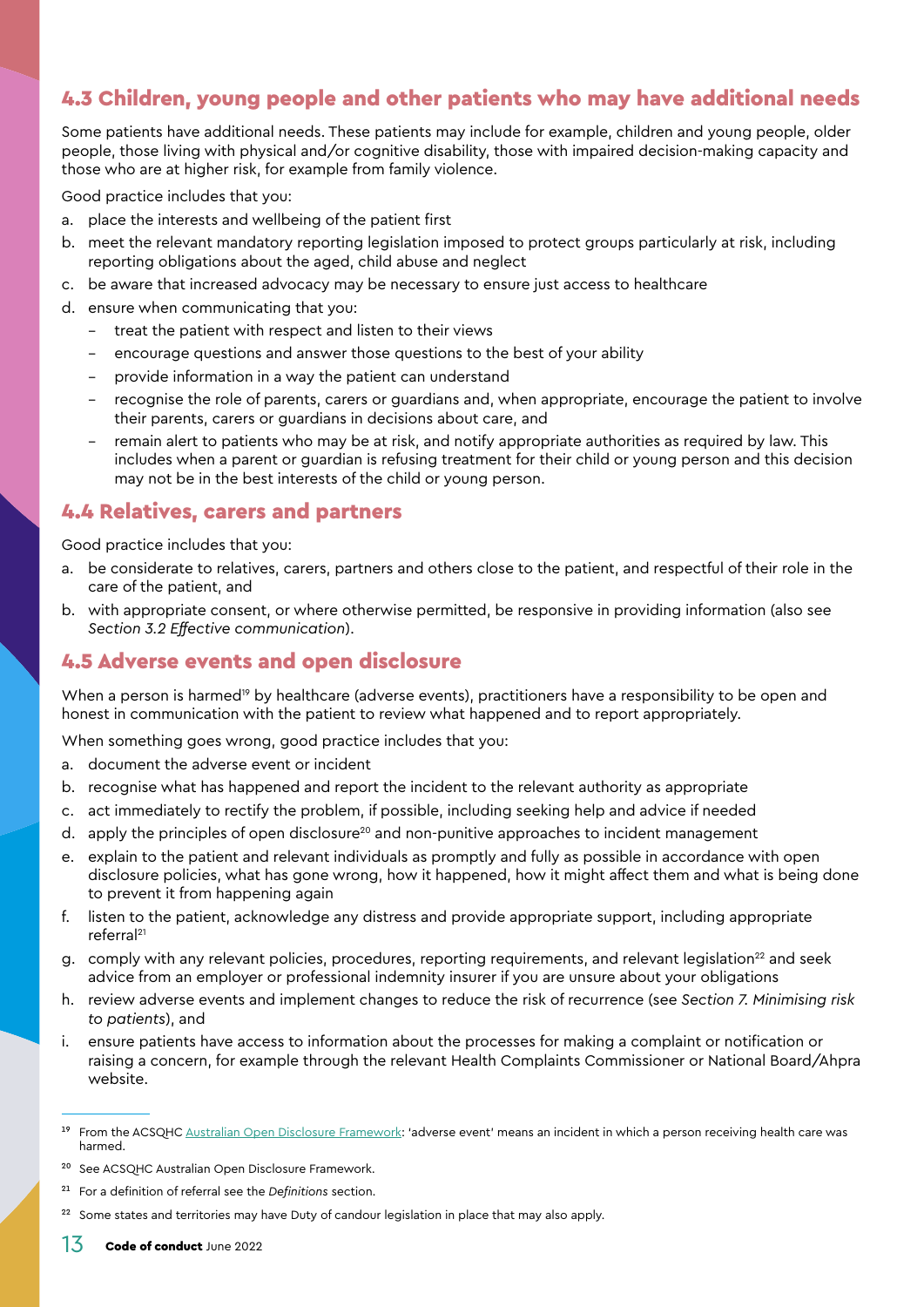#### <span id="page-13-0"></span>4.6 Complaints

Patients have a right to raise concerns about their care.

When a concern or complaint is raised good practice includes that you:

- a. acknowledge the patient's right to raise concerns/complain
- b. provide information about the complaints system
- c. work with the patient to resolve the issue, locally where possible
- d. ensure the complaint or notification does not affect the patient's care adversely; in some cases, it may be advisable to refer them to another practitioner
- e. when notified of a complaint or notification made to a regulator such as the National Board/Ahpra, work cooperatively with the regulator to provide a prompt, open and constructive response including an explanation, and
- f. comply with relevant complaints and notifications legislation, policies and procedures.

For additional guidance see the [Concerns about practitioners](https://www.ahpra.gov.au/Notifications.aspx) page on Ahpra's website.

#### 4.7 Ending a professional relationship

In some circumstances, the relationship between a practitioner and a patient may become ineffective or compromised and may need to end. Good practice involves ensuring that the patient is informed adequately of your decision to end the relationship and facilitating arrangements for the continuing care of the patient, including passing on relevant clinical information.

#### <span id="page-13-1"></span>4.8 Personal relationships

Good practice includes recognising the potential conflicts, risks and complexities of providing care<sup>23</sup> to those in a close personal relationship. Providing care to anyone you have a close personal relationship with, for example close friends, work colleagues and family members, can be inappropriate because of the lack of objectivity, possible discontinuity of care and risks to the practitioner or patient.

If circumstances require you to provide care to someone in a close relationship, for example in an emergency, good practice requires that you:

- a. keep adequate records
- b. maintain confidentiality
- c. carry out an adequate assessment
- d. get appropriate consent to the circumstances which is acknowledged by you and the patient
- e. do not allow the personal relationship to impair clinical judgement
- f. maintain the option to discontinue care at all times, and
- g. if care is discontinued, ensure that you refer the patient when necessary and/or appropriate.

<sup>23</sup> For a definition of providing care see the *[Definitions](#page-28-0)* section.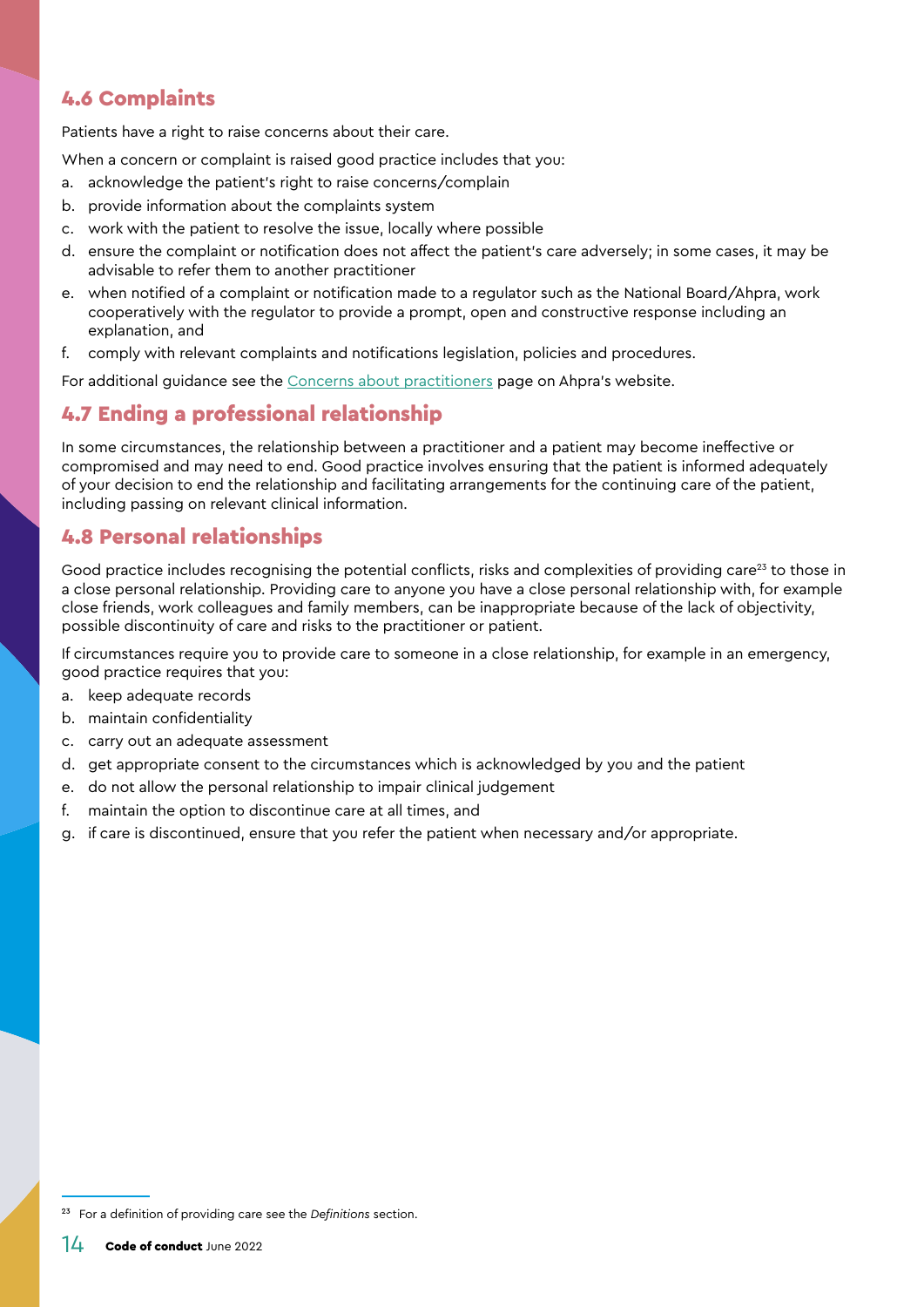#### <span id="page-14-0"></span>4.9 Professional boundaries

Professional boundaries allow you and your patient to engage safely and effectively in a therapeutic relationship. Professional boundaries mean the clear separation that should exist between professional conduct aimed at meeting the health needs of patients and your own personal views, feelings and relationships which are not relevant to the therapeutic relationship.

Professional boundaries are integral to a good practitioner–patient relationship. They promote good care for patients and protect both parties.

Good practice includes that you:

- a. recognise the inherent power imbalance in the patient-practitioner relationship and maintain professional boundaries
- b. be clear about the professional boundaries that must exist in professional relationships for objectivity in care, and avoid conflicts of interest, as well as under or over-involvement
- c. never use your position to establish or pursue a sexual, exploitative or otherwise inappropriate relationship with anybody under your care; this includes those close to the patient, such as their carer, guardian, spouse, or the parent/carer/guardian of a child patient
- d. recognise that sexual and other personal relationships with people who have previously been your patients are usually inappropriate, depending on the extent of the professional relationship and the vulnerability of a previous patient, and
- e. do not express personal beliefs to patients in ways that exploit their vulnerability, or that are likely to cause them distress.

You need to be aware of and comply with any guidelines of your National Board in relation to professional boundaries.

#### 4.10 Working with multiple patients

When you are considering treating multiple patients simultaneously in class or group work, or more than one patient at the same time, you should consider whether this mode of treatment is appropriate to the patients involved, including whether it could compromise the quality of care, whether it is culturally safe and whether confidentiality and privacy can be provided.

#### 4.11 Closing or relocating a practice

When closing or relocating a practice, or when you retire or move between practices, good practice includes that you:

- a. give advance notice if possible and as early as possible, and
- b. facilitate arrangements for the continuing care of all current patients, including the transfer or appropriate management of all patient records, while following the law governing privacy and health records in the jurisdiction.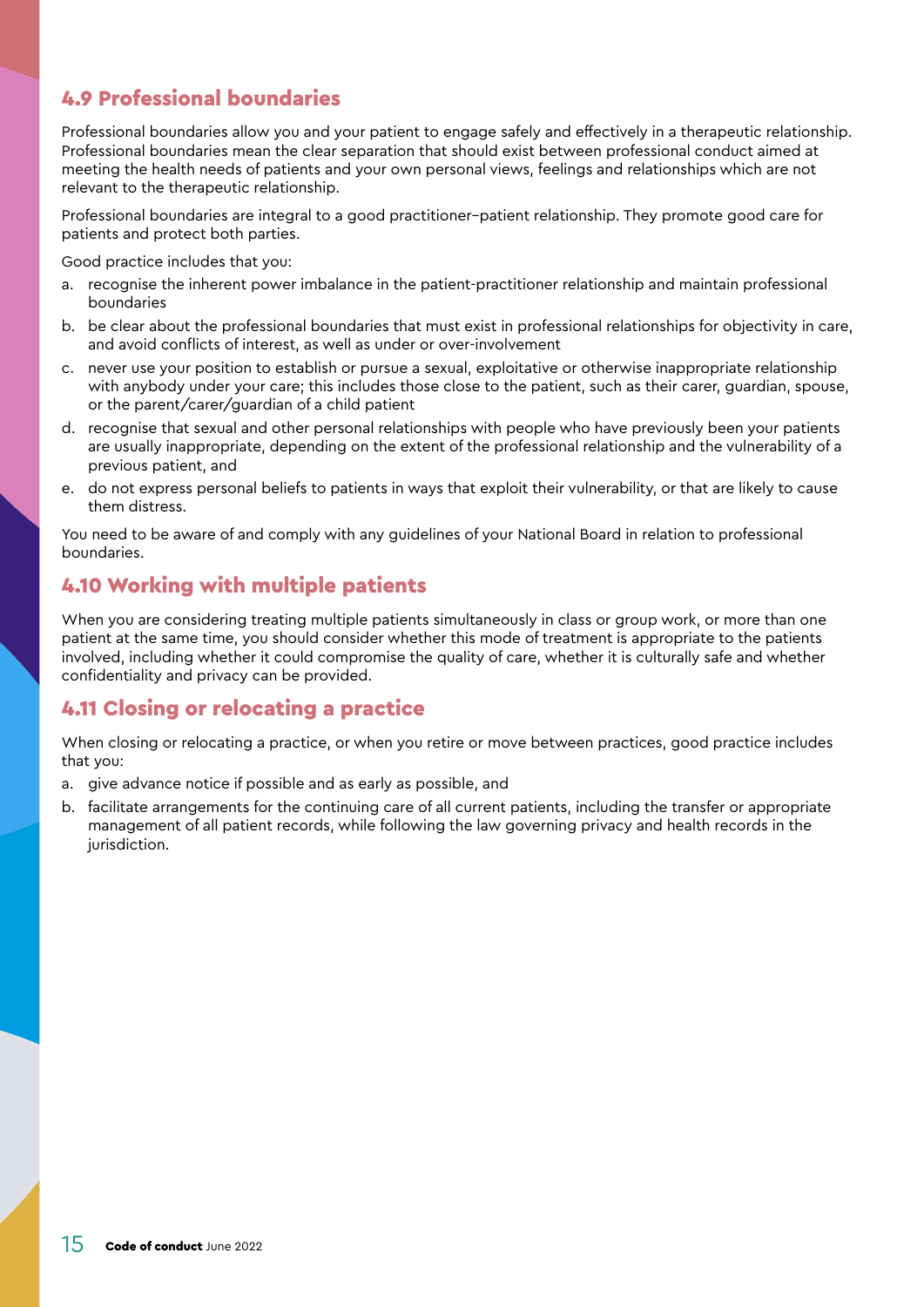## <span id="page-15-0"></span>5. Working with other practitioners

**Principle 5:** Good relationships with colleagues and other practitioners strengthen the practitioner-patient relationship, collaboration and enhance patient care. Good relationships require healthcare to be free of discrimination, bullying and harassment.

#### 5.1 Respect for colleagues and other practitioners

Good care is enhanced when there is mutual respect and clear communication between all health professionals involved in the care of the patient.

Good practice includes that you:

- a. communicate clearly, effectively, respectfully and promptly with colleagues and with other practitioners caring for the patient
- b. acknowledge and respect the contribution of all practitioners involved in the care of the patient, and
- c. behave professionally and courteously toward colleagues and other practitioners at all times, including when using social media.

#### 5.2 Teamwork and collaboration

Many practitioners work closely with a wide range of other practitioners, with benefits for patient care.

Effective collaboration is a fundamental aspect of good practice and teamwork. Good patient care requires coordination between all treating practitioners. Healthcare is improved when there is mutual respect and clear, culturally safe communication, as well as an understanding of the responsibilities, capacities, constraints and ethical codes of each other's health professions. Working in a team or collaboratively does not alter your personal accountability for professional conduct and the care you provide.

When working in a team or collaboratively, good practice includes that you:

- understand your role and the role of other team members and attend to the responsibilities associated with that role
- b. advocate for a clear delineation of roles and responsibilities, including that there is a recognised team leader or coordinator even though care within the team may be provided by different practitioners from different health professions within different models of care
- c. communicate effectively with other team members or practitioners, including to support continuity of care
- d. inform patients about the roles of team members or other practitioners, and be clear who has ultimate responsibility for coordinating the patient's care
- e. act as a positive role model for team members, and
- f. support students and practitioners receiving supervision, and others within the team.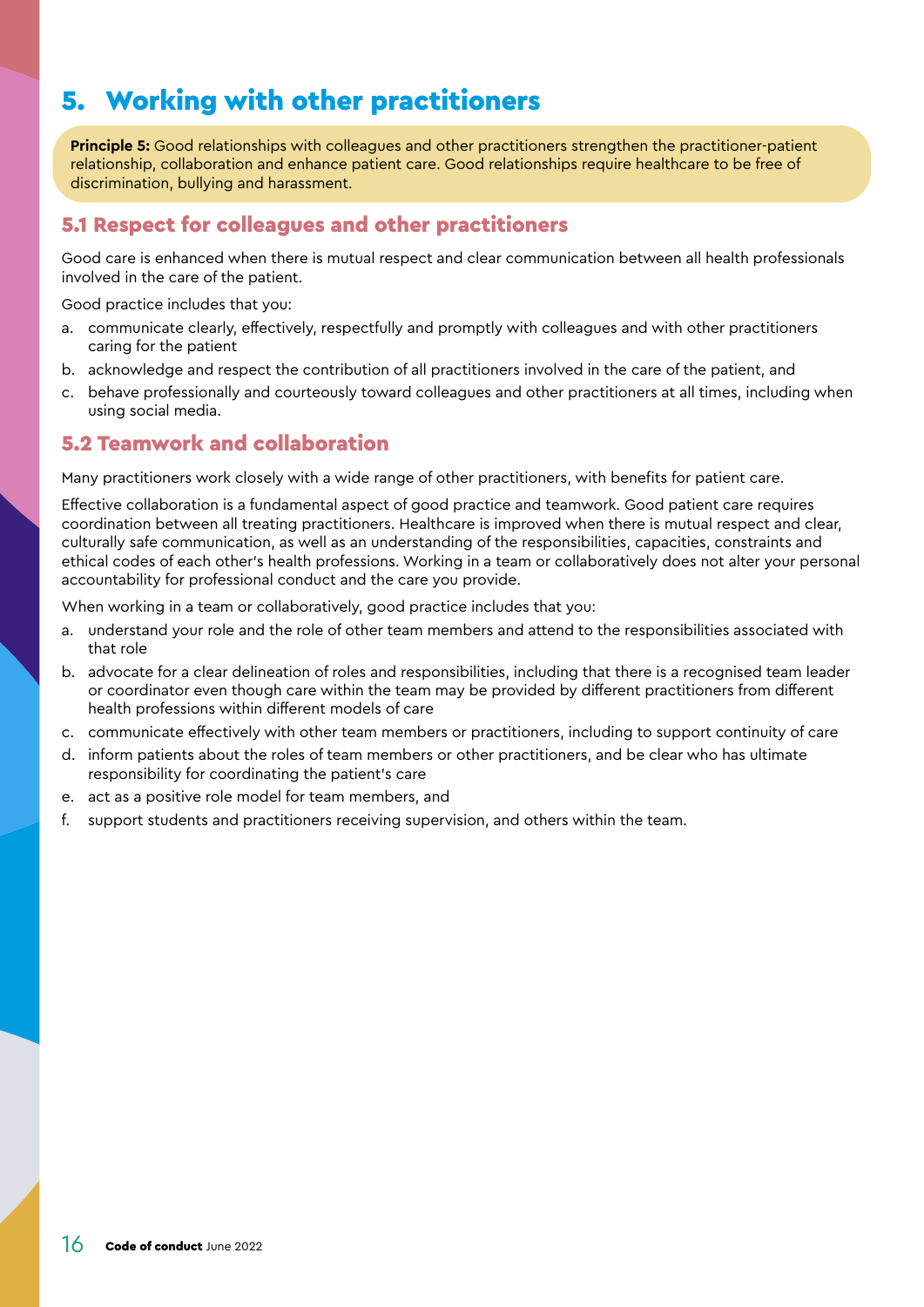#### <span id="page-16-0"></span>5.3 Discrimination, bullying and harassment

There is no place for discrimination<sup>24</sup> (including racism), bullying and harassment, including sexual harassment,<sup>25</sup> in healthcare in Australia. Practitioners are expected to contribute to a culture of respect and safety for all. Discrimination, bullying and harassment adversely affect individual health practitioners, increase risk to patients and compromise effective teamwork by healthcare teams. Respect is a cornerstone of good practice and of patient safety. It is a feature of constructive relationships between practitioners, their peers and colleagues on healthcare teams, and with patients.

Concerns about disrespectful behaviour are often best handled locally, however when discrimination, bullying and harassment is affecting public safety there may be grounds for regulatory action by the National Board, such as imposing conditions or accepting an undertaking from the practitioner.

Good practice includes that you:

- a. never engage in, ignore or excuse discrimination, bullying and harassment
- b. recognise that bullying and harassment takes many forms, including behaviours such as sexual harassment, physical and verbal abuse, racism, discrimination, violence, aggression, humiliation, pressure in decisionmaking, exclusion and intimidation directed towards colleagues and other people
- c. understand social media is sometimes used as a mechanism to bully or harass, and you should not engage in, ignore or excuse such behaviour
- d. do or say something about discrimination, bullying or harassment by others when you see it and report it when appropriate
- e. take appropriate action if you are in a leadership/management role
- f. escalate your concerns if an appropriate response does not occur
- g. refer concerns about discrimination, bullying or sexual harassment to National Boards/Ahpra when there is ongoing and/or serious risk to patients, students, trainees, colleagues or healthcare teams (in addition to mandatory reporting obligations), and
- h. support colleagues who report bullying and harassment.

For additional guidance see the [Australian Human Rights Commission Fact sheet](https://humanrights.gov.au/workplace-bullying-violence-harassment-and-bullying-fact-sheet).

#### 5.4 Delegation, referral and handover

- take reasonable steps to ensure that any person to whom you delegate,<sup>26</sup> refer<sup>27</sup> or hand over<sup>28</sup> to has the qualifications and/or experience and/or knowledge and/or skills to provide the care needed
- b. understand that, although as delegating practitioner you will not be accountable for the decisions and actions of those to whom you delegate, you remain responsible for the overall management of the patient and for the decision to delegate, and
- c. always communicate sufficient, timely information about the patient and the treatment needed to enable the continuing safe care of the patient.

<sup>24</sup> Discrimination can be against the law if it based on a person's race (including colour, national or ethnic origin or immigrant status) or gender, sex, pregnancy or marital status, age, disability or sexual orientation, gender identity and intersex status. Australian Human Rights Commission [Workplace discrimination, harassment and bullying.](https://humanrights.gov.au/our-work/employers/workplace-discrimination-harassment-and-bullying)

<sup>25</sup> For definitions of discrimination, bullying, racism, harassment and sexual harassment see the *[Definitions](#page-28-0)* section.

<sup>26</sup> For a definition of delegation see the *[Definitions](#page-28-0)* section

<sup>27</sup> For a definition of referral see the *[Definitions](#page-28-0)* section

<sup>28</sup> For a definition of handover see the *[Definitions](#page-28-0)* section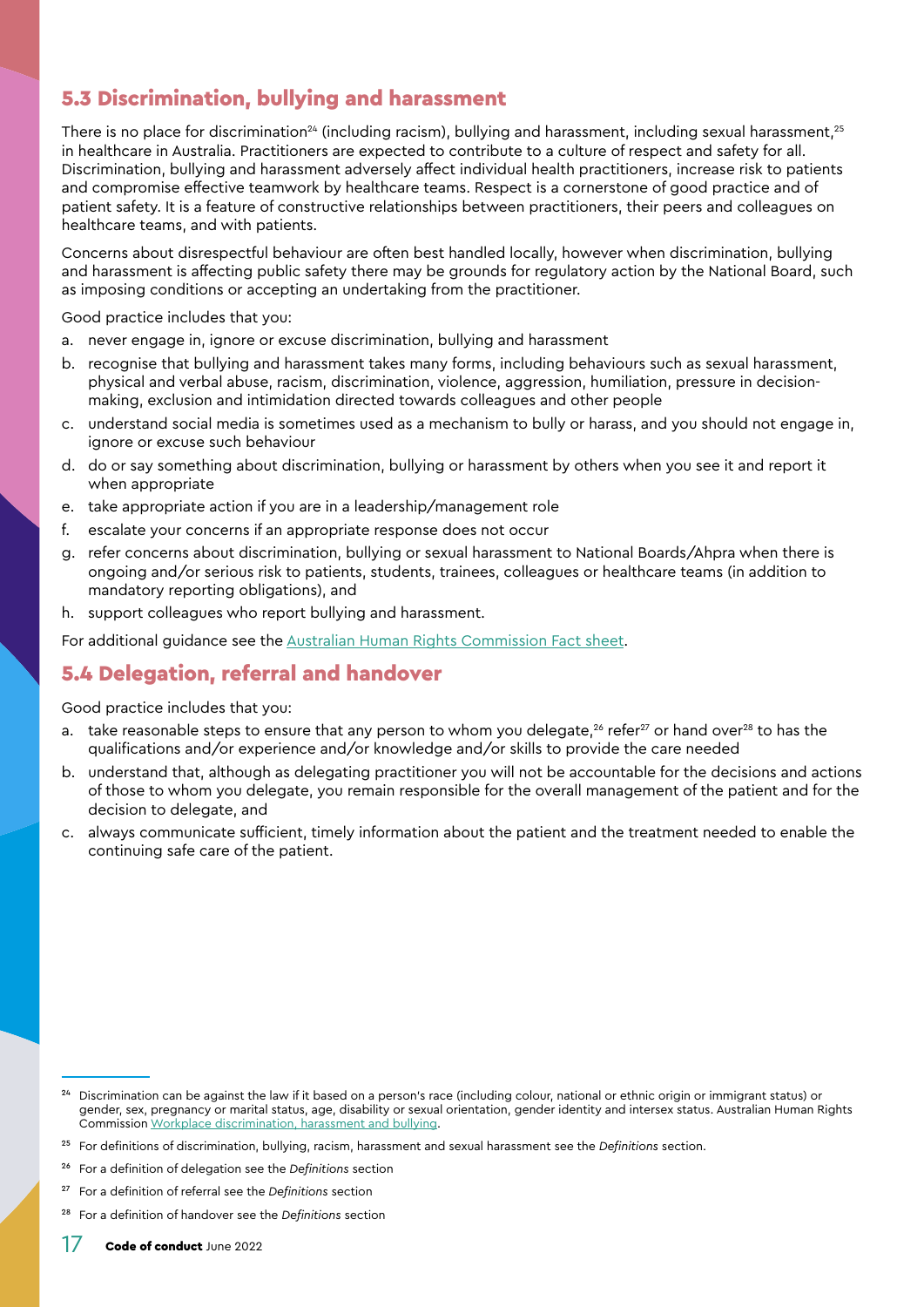## <span id="page-17-0"></span>6. Working within the healthcare system

**Principle 6:** Practitioners have a responsibility to contribute to the effectiveness and efficiency of the healthcare system and use resources wisely.

#### <span id="page-17-1"></span>6.1 Use healthcare resources wisely

It is important to use healthcare resources wisely.

Good practice includes that you:

- a. ensure the services you provide are appropriate, necessary and likely to benefit the patient
- b. uphold the right of patients to gain access to the necessary level of healthcare, and, whenever possible, help them to do so
- c. support the transparent and equitable allocation of healthcare resources, and
- d. understand that your use of resources can affect the access other patients have to healthcare resources.

#### 6.2 Health advocacy

There are significant disparities in the health status of various groups in the Australian community. These disparities result from social, cultural, historic, geographic, environmental, physiological, psychological and other factors. Some groups who experience health disparities include Aboriginal and/or Torres Strait Islander Peoples; people with disabilities; those who are gender or sexuality diverse; and those from socially, culturally and linguistically diverse backgrounds including asylum seekers and refugees.

In advocating for community and population health, good practice includes that you use your expertise and influence to protect and advance the health and wellbeing of individuals, as well as communities and populations.

#### 6.3 Public health

Practitioners have a responsibility to promote the health of the community through infection and disease prevention and control, education and, where relevant, screening.

- a. understand and apply the principles of public health, including health education, health promotion, infection and disease prevention and control, and health screening, and use the best available evidence in making practice decisions
- b. participate in efforts to promote the health of the community, including through effective infection prevention and control measures and appropriate use of antimicrobial medication to minimise resistance, and
- c. be aware of your obligations in disease prevention, including screening and reporting notifiable diseases.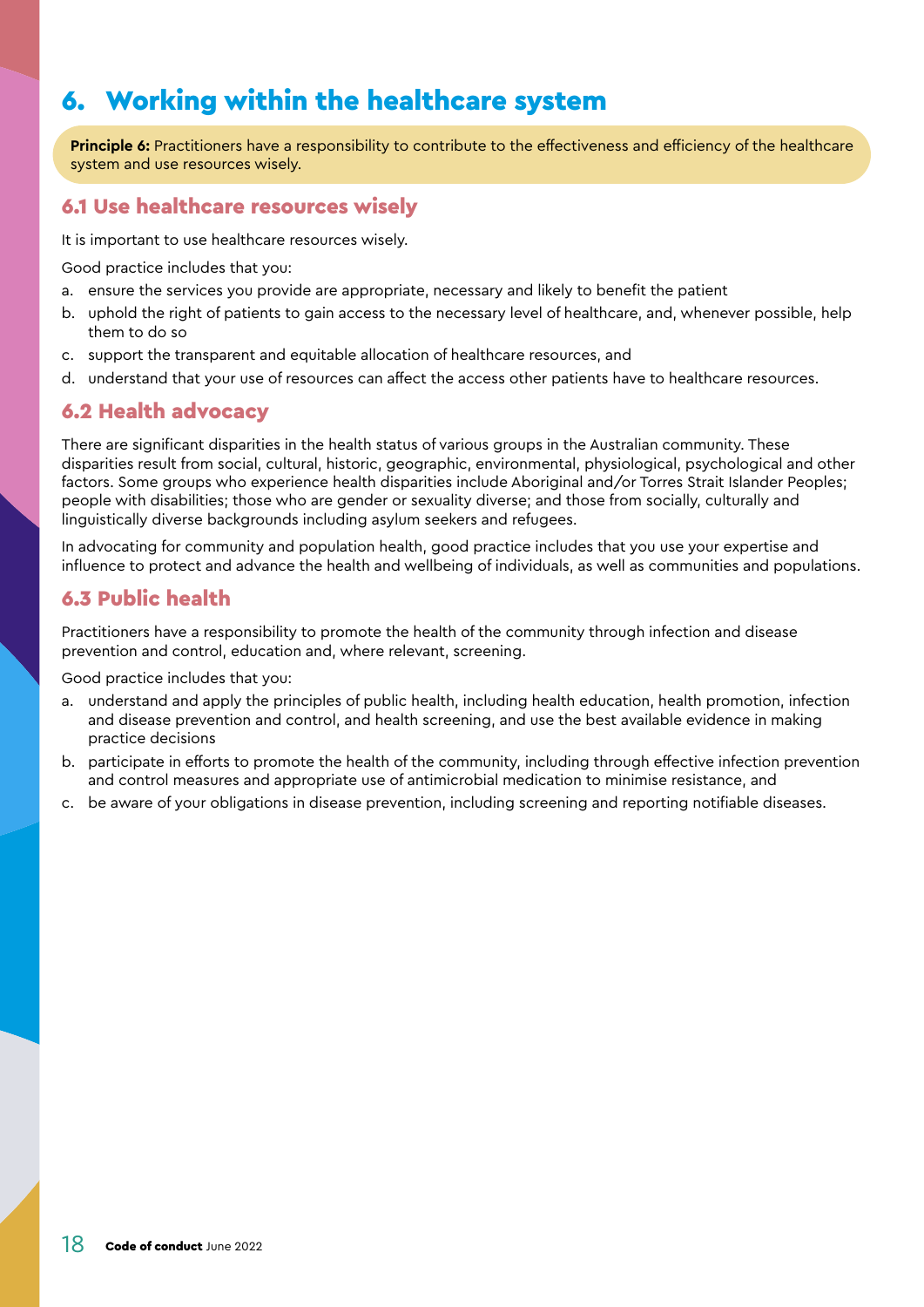## <span id="page-18-1"></span><span id="page-18-0"></span>7. Minimising risk to patients

**Principle 7:** Good practice involves putting patient safety, which includes cultural safety, first. Practitioners should minimise risk by maintaining their professional capability through ongoing professional development and self-reflection and understanding and applying the principles of clinical governance, risk minimisation and management in practice.

#### 7.1 Risk management

Good practice in relation to risk management includes that you:

- a. practise cultural safety as detailed in *Sections [2](#page-8-1)* and *[3](#page-9-2)*
- b. understand the importance of clinical governance<sup>29</sup> and your obligations, where relevant
- participate in quality assurance and improvement systems where available
- d. develop and implement risk management processes that identify and minimise risk to reduce harm to patients<sup>30</sup> and/or to respond to adverse events, if you practise in a setting where local systems are not in place
- e. participate in systems for surveillance and monitoring of adverse events and 'near misses', including reporting such events to the relevant authority where applicable
- f. ensure systems are in place for raising concerns about risks to patients, if you have clinical leadership/ management responsibilities
- g. work to reduce error and improve patient safety, including within available systems
- h. support colleagues who raise concerns about the safety of patients, and
- i. take all reasonable steps to address the issue if there is reason to think that the safety of patients may be compromised.

#### 7.2 Practitioner performance

The welfare of patients may be put at risk if a practitioner is performing poorly.

If there is a risk, good practice includes that you:

- recognise and take steps to minimise the risks of fatigue, including complying with relevant state and territory occupational health and safety legislation
- b. follow the guidance in *Section [9.1 Your health](#page-24-1)* if you know or suspect that you have a health condition that could adversely affect your judgement or performance
- c. take steps to protect patients from being placed at risk of harm posed by a colleague's conduct, practice or ill health (see *Section [9.2 Other practitioners' health](#page-24-2)*)
- d. comply with statutory reporting requirements, including mandatory notifications requirements under the National Law
- e. take appropriate steps to assist a colleague to get help if you have concerns about their performance or fitness to practise, and
- f. seek advice from an experienced colleague, your employer/s, practitioner health advisory services, professional indemnity insurers, the National Boards/Ahpra or a professional organisation if you are not sure what to do.

See [ACSQHC NSQHS Standards Risk Management Approach.](https://www.safetyandquality.gov.au/publications-and-resources/resource-library/nsqhs-standards-risk-management-approach)

<sup>29</sup> For a definition of clinical governance see the *[Definitions](#page-28-0)* section. For additional information see [ACSQHC National Model Clinical](https://www.safetyandquality.gov.au/topic/national-model-clinical-governance-framework)  [Governance Framework](https://www.safetyandquality.gov.au/topic/national-model-clinical-governance-framework) and **ACSQHC Clinical Governance Standard**.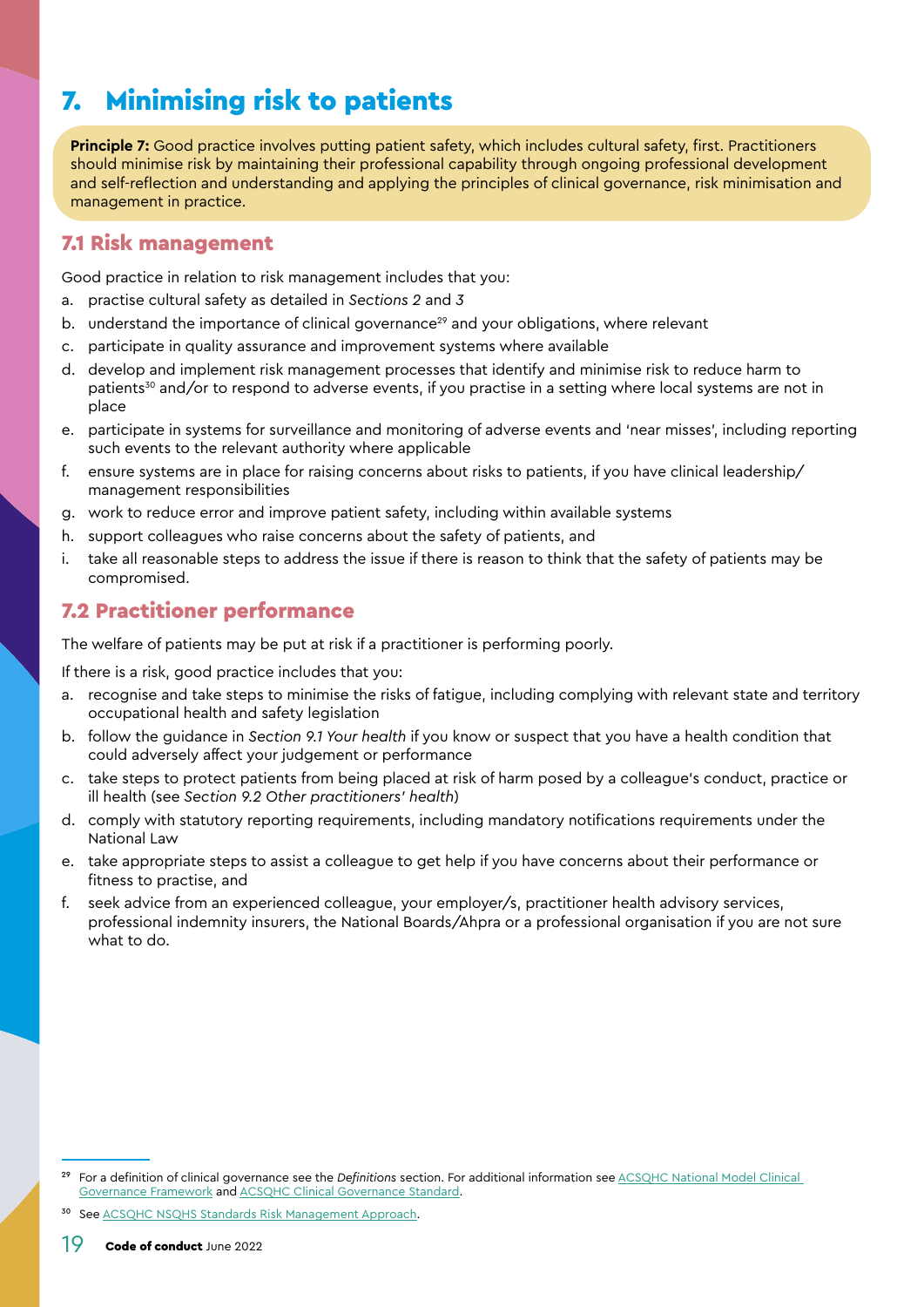#### <span id="page-19-0"></span>7.3 Maintaining and developing professional capability

Maintaining and developing appropriate and current knowledge, skills and professional behaviour are core aspects of good, culturally safe practice, requiring self-reflection and participation in relevant professional development, practice improvement and performance-appraisal processes to continually develop professional capabilities. These activities must continue through a practitioner's working life as science and technology develop and society changes.

#### 7.4 Continuing professional development (CPD)

Development of knowledge, skills and professional behaviour must continue throughout a practitioner's working life. Good practice involves you keeping knowledge and skills up to date to ensure that you continue to work within your competence and scope of practice. The National Law requires practitioners to do CPD.<sup>31</sup>

<sup>&</sup>lt;sup>31</sup> Refer to your National Board's registration standard and guidelines on CPD for details of these requirements.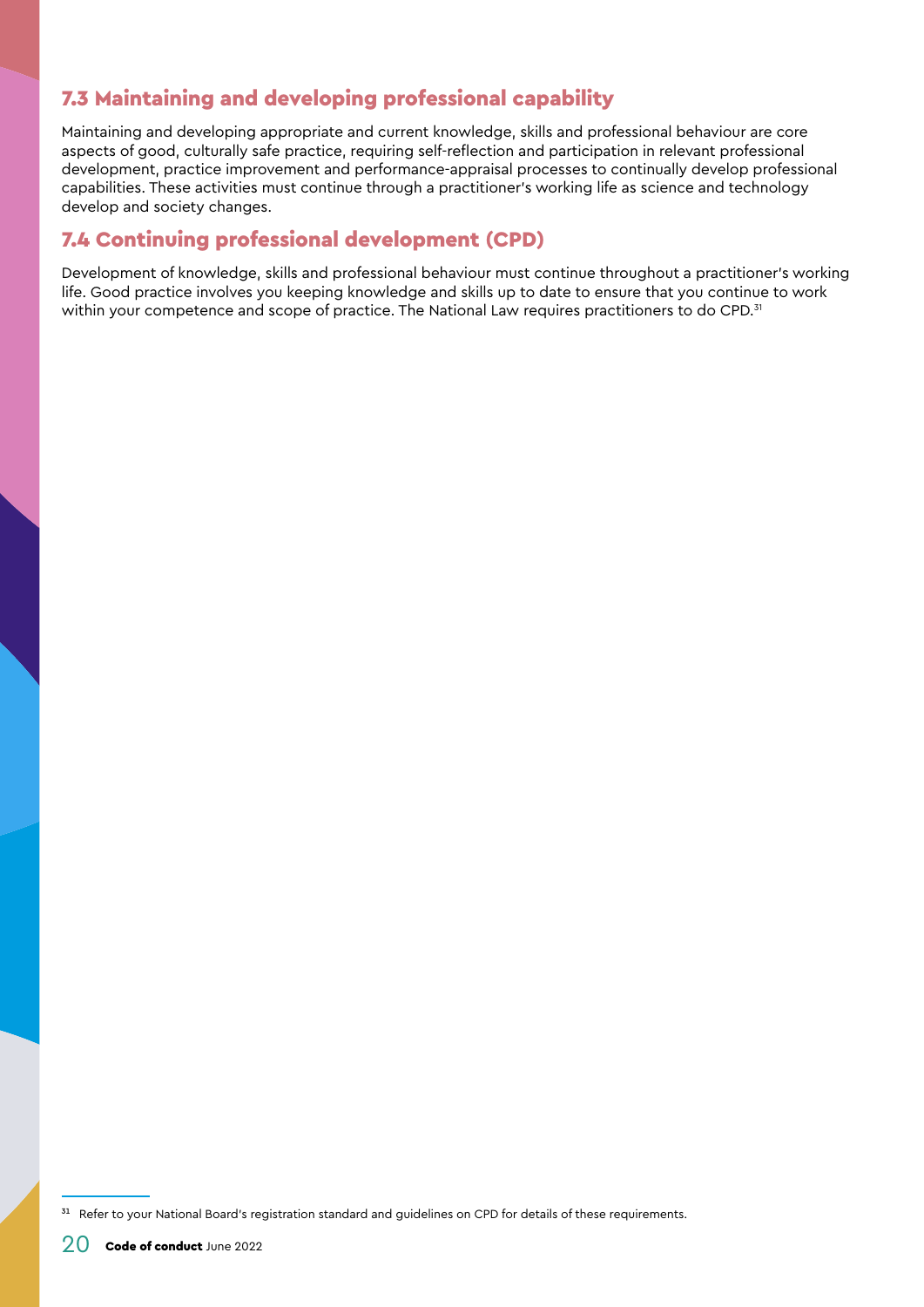## <span id="page-20-0"></span>8. Professional behaviour

**Principle 8:** Practitioners must display a standard of professional behaviour that warrants the trust and respect of the community. This includes practising ethically and honestly.

#### 8.1 Reporting obligations

Practitioners have statutory responsibility under the National Law to report certain matters to the National Boards/Ahpra: please refer to the Board's guidelines on mandatory notifications and Sections 130 and 141 of the National Law. Practitioners also have professional obligations to report to the National Boards/Ahpra and their employer/s if they have had any limitations placed on their practice.

Good practice includes that you:

- a. are aware of these reporting obligations
- b. comply with any reporting obligations that apply to your practice, and
- c. seek advice from your National Board, professional indemnity insurer or other relevant bodies if you are unsure about your obligations.

For additional information see [Making a mandatory notification](https://www.ahpra.gov.au/Notifications/mandatorynotifications/Mandatory-notifications.aspx) on Ahpra's [Concerns about practitioners](https://www.ahpra.gov.au/Notifications.aspx) webpage.

#### 8.2 Vexatious notifications (complaints/concerns)

A vexatious notification<sup>32</sup> (complaint/concern) is one without substance, made with an intent to cause distress, detriment or harassment to a practitioner named in the notification. Legitimate notifications (complaints/ concerns) are motivated by genuine concerns about patient safety.

Good practice includes that you:

- a. raise genuine concerns about risks to patient safety to the appropriate authority (locally and/or the relevant National Board) and comply with mandatory notifications requirements, and
- b. do not raise notifications (complaints/concerns) that are vexatious or not in good faith about other health practitioners. These claims may be viewed as unprofessional conduct or professional misconduct and the Board may take regulatory action.

#### <span id="page-20-1"></span>8.3 Health records

Maintaining clear and accurate health records is essential for the continuing good care of patients. You should be aware that some National Boards have specific guidelines in relation to records.

- keep accurate, up-to-date, factual, objective and legible records that report relevant details of clinical history, clinical findings, investigations, information given to patients, medication and other management in a form that can be understood by other health practitioners
- b. ensure that records are held securely and are not subject to unauthorised access. This includes protecting the privacy and integrity of electronic records
- c. ensure that records show respect for patients and do not include demeaning or derogatory remarks
- d. ensure that records are sufficient to facilitate continuity of care
- e. make records at the time of events or as soon as possible afterwards
- f. recognise the right of patients to access information contained in their health records and facilitate that access, and
- g. promptly facilitate the transfer or management (including disposal) of health information in accordance with legislation on privacy and health records when requested by patients, or when closing or relocating a practice.

<sup>32</sup> For a definition of vexatious notification see the *[Definitions](#page-28-0)* section.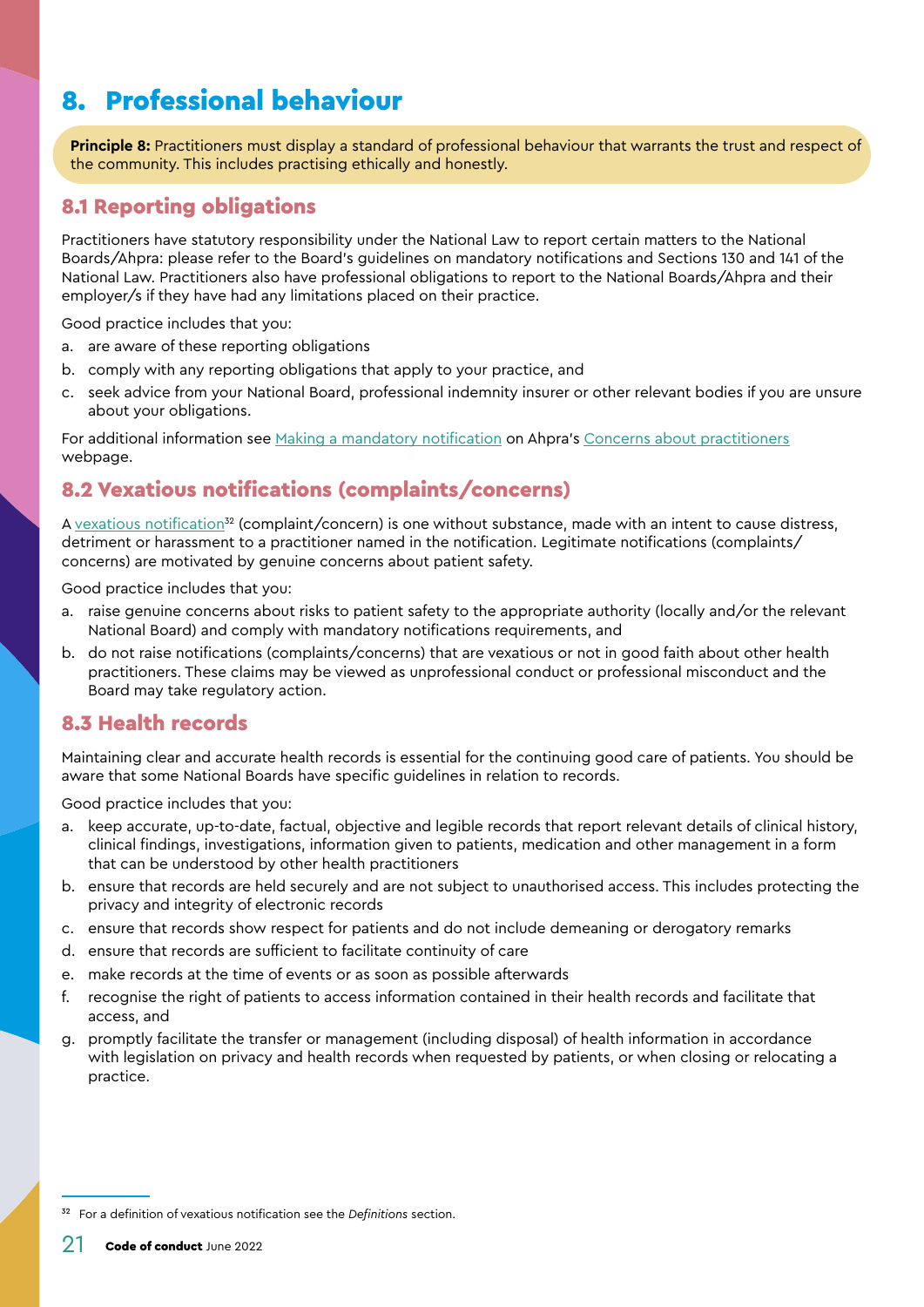#### <span id="page-21-0"></span>8.4 Insurance

You have a statutory requirement to ensure that you have appropriate professional indemnity insurance (PII) arrangements in place when you practise (see your National Board's *Professional indemnity insurance arrangements registration standard*).

#### 8.5 Advertising

Advertisements for services can provide useful information to patients. However, advertising should not be false, misleading or deceptive, use testimonials about clinical aspects of a regulated health service, create an unreasonable expectation of benefit or encourage the indiscriminate or unnecessary use of regulated health services. Advertising that offers a gift, discount or other inducement to attract someone to use the regulated health service or business must state the offer's terms and conditions in plain language.

Good practice involves complying with the advertising requirements of the National Law (explained in the National Boards' [Guidelines for advertising a regulated health service\)](https://www.ahpra.gov.au/Publications/Advertising-hub/Advertising-guidelines-and-other-guidance/Advertising-guidelines.aspx) and relevant Commonwealth, state and territory legislation on consumer protection, fair trading and therapeutic goods advertising, and ensuring that any promotion of therapeutic products is ethical.

#### 8.6 Legal, insurance and other assessments

When you are contracted by a third party to provide a legal, insurance or other assessment of a person who is not your patient, the usual therapeutic practitioner–patient relationship does not exist. In this situation, good practice includes that you:

- a. apply the standards of professional behaviour described in this code to the assessment; in particular, be respectful, alert to the concerns of the person and ensure the person's consent
- b. explain to the person your area of practice, role and the purpose, nature and extent of the assessment to be conducted
- c. anticipate and seek to correct any misunderstandings the person may have about the nature and purpose of your assessment and report
- d. provide an impartial report (see *Section [8.7 Reports, certificates and giving evidence](#page-21-1)*), and
- e. recognise that if you discover an unrecognised, serious health issue during the assessment, you have a duty of care to inform the patient or their treating practitioner.

#### <span id="page-21-1"></span>8.7 Reports, certificates and giving evidence

The community places a great deal of trust in registered health practitioners. Consequently, some practitioners have been given the authority to sign documents such as sickness or fitness for work certificates on the assumption that they will only sign statements that they know, or reasonably believe, to be true.

Good practice includes that you:

- a. be honest and not misleading when writing reports and certificates, and only sign documents believed to be accurate
- b. take reasonable steps to verify the content before you sign a report or certificate, and do not omit relevant information deliberately
- c. if agreed, prepare or sign documents and reports within a reasonable and justifiable timeframe, and
- d. make clear the limits of your knowledge and do not give opinion beyond those limits when giving evidence, whether in person or in a document.

#### 8.8 Your work history

When providing information about your work history, good practice includes that you:

- a. provide accurate, truthful and verifiable information about your work history, experience and qualifications, and
- b. do not misrepresent by misstatement or omission your work history, experience, qualifications or position.

Also see *Section [10.2 Assessing colleagues](#page-25-2)* in relation to providing references for colleagues.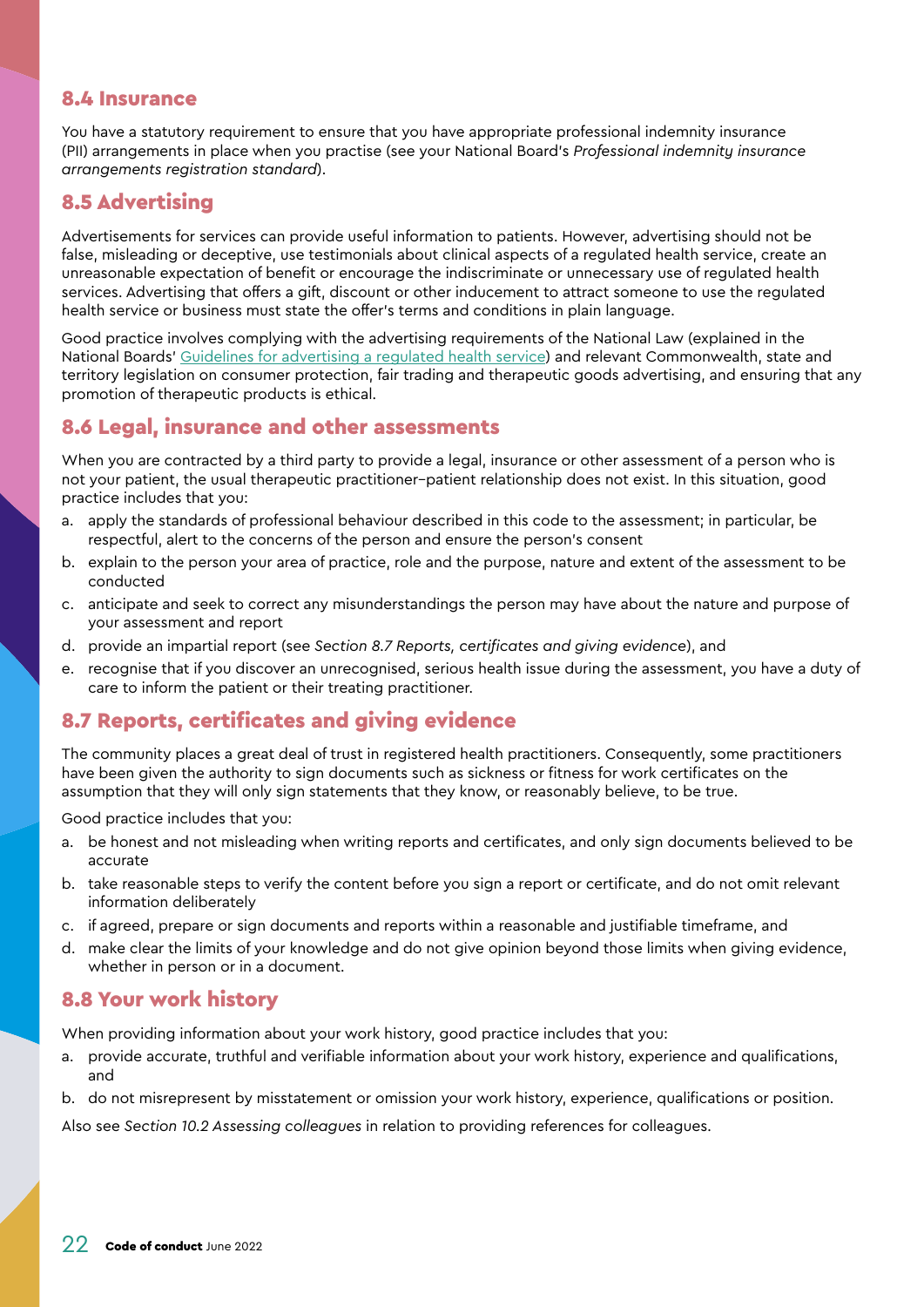#### <span id="page-22-0"></span>8.9 Investigations

Practitioners have responsibilities and rights relating to any legitimate investigation of their practice or that of a colleague. In meeting these responsibilities, it is advisable to seek legal advice or advice from a professional indemnity insurer.

Good practice includes that you:

- a. cooperate with any legitimate inquiry into the treatment of a patient and with any complaints procedures or investigations that apply to your work and/or professional responsibilities by providing accurate, honest information when requested
- b. disclose to anyone entitled to ask for it, information relevant to an investigation into your own or a colleague's conduct, performance or health
- c. cooperate with any legitimate investigation into alleged offences under the National Law, and
- d. assist the coroner when an inquest or inquiry is held into the death of a patient by responding to the coroner's enquiries and by offering all relevant information.

#### 8.10 Conflicts of interest

Patients rely on the independence and trustworthiness of practitioners for any advice or treatment offered. A conflict of interest in practice arises when a practitioner, entrusted with acting in the interests of a patient, also has financial, professional or personal interests or relationships with third parties which may affect or be perceived to affect their care of the patient.

Multiple interests are common. They require identification, careful consideration, appropriate disclosure and accountability. When these interests compromise or might reasonably be perceived by an independent observer to compromise the practitioner's primary duty to the patient, practitioners must recognise and resolve this conflict in the best interests of the patient.

- a. recognise potential conflicts of interest that may arise in relation to initiating or continuing a professional relationship with a patient
- b. act in the best interests of your patients when making referrals, and when giving or arranging treatment or care
- c. inform your patients when you have an interest that could affect or could be perceived to affect patient care
- d. recognise that pharmaceutical and other marketing may influence practitioners, and avoid your practice being adversely influenced by marketing
- e. do not ask for or accept any inducement, gift or hospitality from companies that sell or market pharmaceuticals or other products that may affect or be seen to affect the way you prescribe for, treat or refer patients
- f. do not ask for or accept fees for meeting sales representatives
- g. do not offer inducements to colleagues or enter into arrangements that could be perceived to provide inducements
- h. do not allow any financial or commercial interest in a hospital, pharmacy, other healthcare organisation or company providing healthcare services or products to adversely affect the way in which patients are treated. When you or your immediate family have such an interest and that interest could be perceived to influence the care provided, you must inform your patients, and
- i. if you employ other registered health practitioners, do not set performance targets, quotas or engage in business practices that are inconsistent with this code, and/or may compromise patient safety.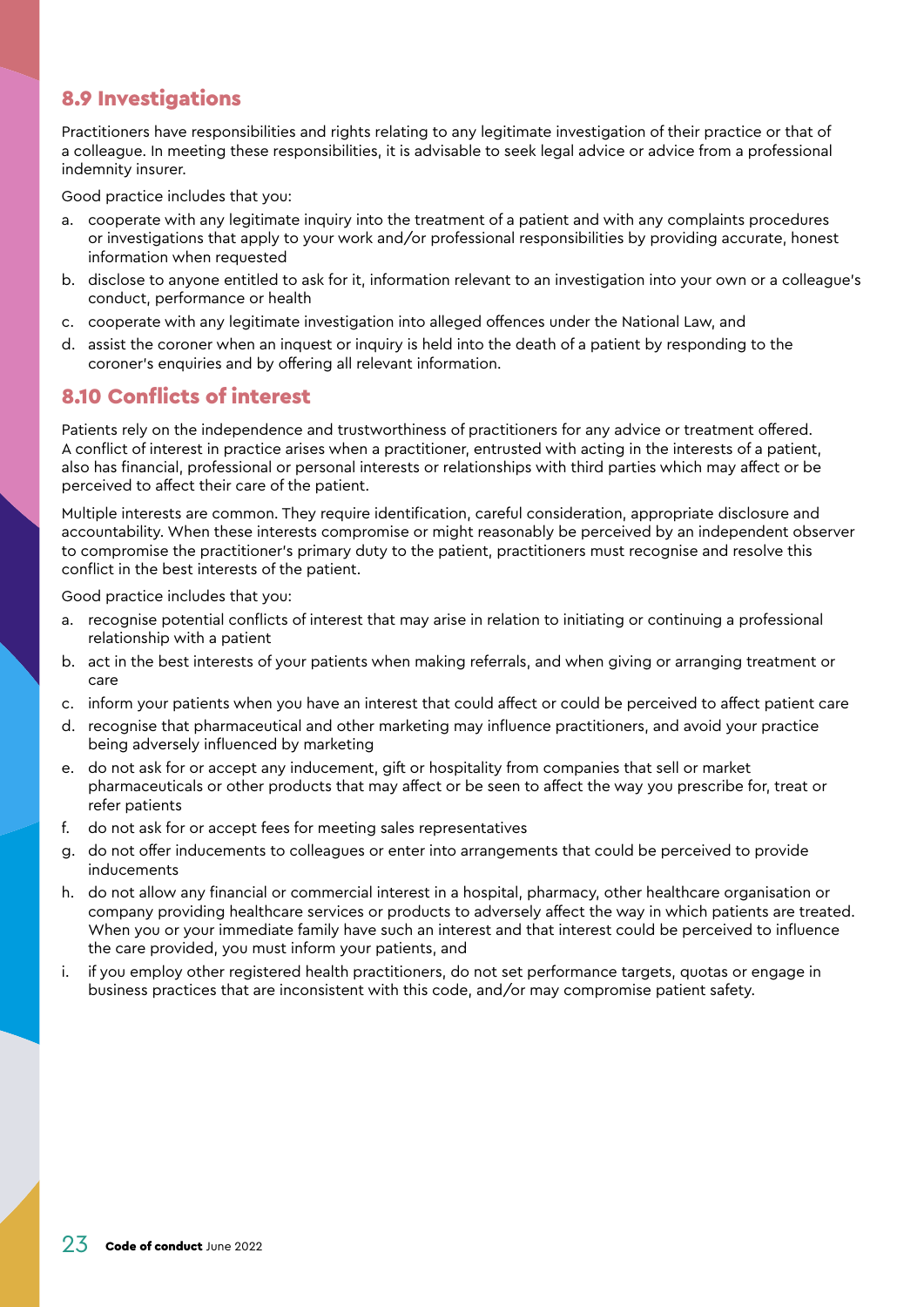#### <span id="page-23-1"></span><span id="page-23-0"></span>8.11 Financial and commercial dealings

Practitioners must be honest and transparent in financial arrangements with patients.

- a. do not exploit the vulnerability or lack of knowledge of patients when providing or recommending services
- b. do not influence patients to give, lend or bequeath money or gifts that will benefit you directly or indirectly
- c. do not pressure patients to make donations to other people or organisations
- d. do not accept gifts from patients other than tokens of minimal value such as flowers or chocolates, and, if you do accept a token gift, make a file note or inform a colleague if possible
- e. do not become involved financially with patients; for example, through loans and investment schemes, and
- f. be transparent in financial and commercial matters relating to work, including dealings with employers, insurers and other organisations or individuals, and in particular:
	- declare any relevant and material financial or commercial interest that you or your family might have in any aspect of the care of the patient, and
	- declare to patients any professional and financial interest in any product or service you might endorse or sell from your practice, and do not make an unjustifiable profit from the sale or endorsement.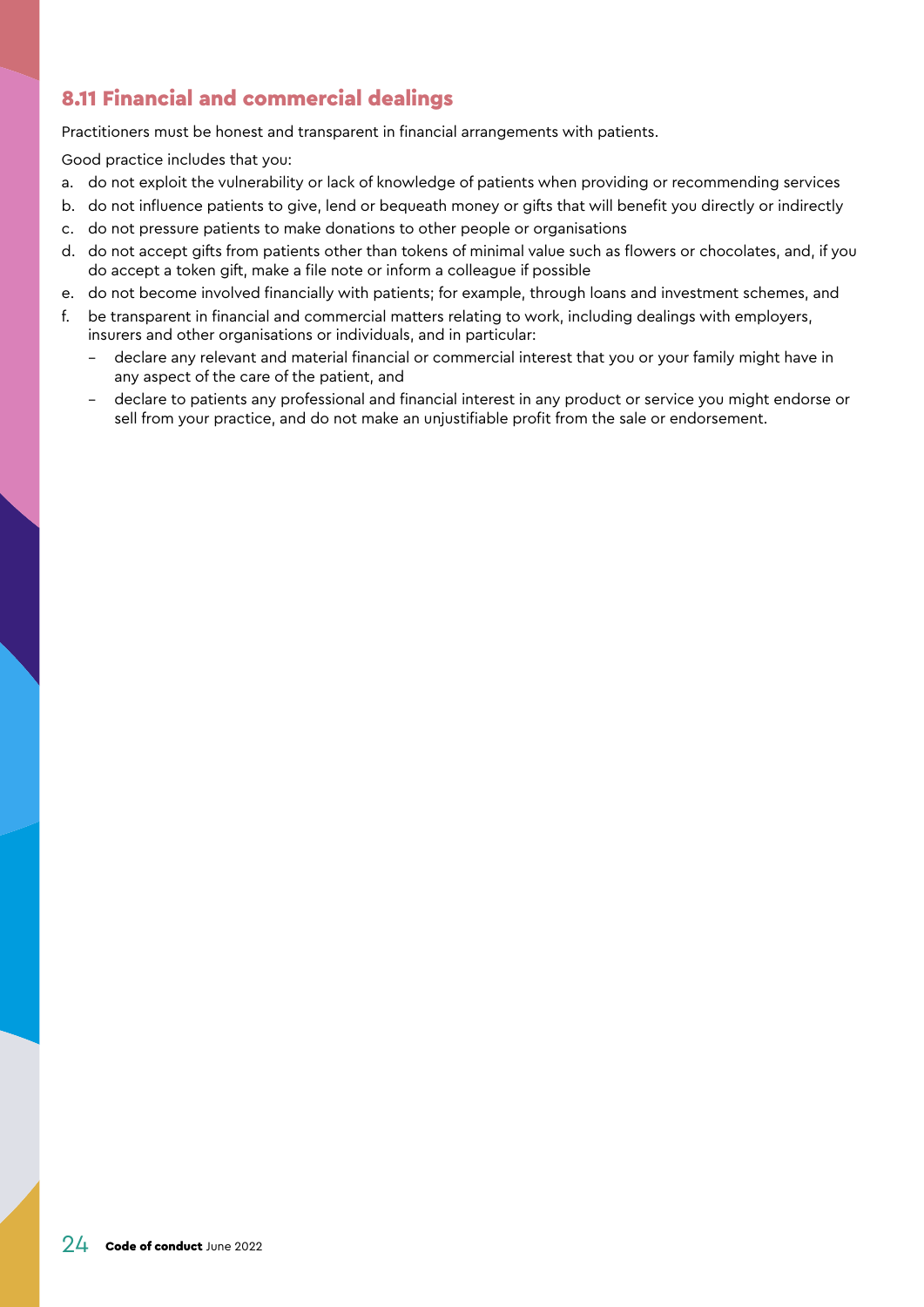## <span id="page-24-0"></span>9. Maintaining practitioner health and wellbeing

**Principle 9:** It is important for practitioners to maintain their health and wellbeing. This includes seeking an appropriate work–life balance.

#### <span id="page-24-1"></span>9.1 Your health

Good practice includes that you:

- a. attend a general practitioner or other appropriate practitioner to meet your health needs
- b. seek expert, independent, objective advice when you need healthcare, and be aware of the risks of selfdiagnosis and self-treatment
- c. understand the importance of immunisation against communicable diseases and take appropriate precautions to limit the spread of infectious diseases to yourself and others
- d. are immunised against any relevant communicable diseases
- e. conform to the relevant state/territory legislation on self-prescribing, if you can prescribe
- f. recognise the impact of fatigue and the risks associated with long working hours on your health and ability to care for patients safely
- g. be aware of and seek assistance from any relevant practitioner health program if advice or help is needed, and
- h. do not rely on your own assessment of the risk you pose to patients if you know or suspect that you have a health condition or impairment that could adversely affect your judgement, performance or the health of patients. In this case:
	- consult a medical or other practitioner as appropriate about whether, and in what ways, you may need to modify practice, and follow the treating practitioner's advice, and
	- be aware of your responsibility under the National Law to notify the National Boards/Ahpra in relation to certain impairments.

#### <span id="page-24-2"></span>9.2 Other practitioners' health

Health practitioners have a responsibility to help their colleagues maintain good health.

- a. give practitioners who are patients the same quality of care provided to other patients
- b. take action, including a mandatory or voluntary notification to Ahpra, if you know or reasonably believe that a registered health practitioner is putting patients at risk of harm by practising with an impairment. The [Ahpra](https://www.ahpra.gov.au/Notifications.aspx)  [website](https://www.ahpra.gov.au/Notifications.aspx) has further information on raising concerns about a practitioner via a [voluntary notification,](https://www.ahpra.gov.au/Notifications/Raise-a-concern.aspx) and the thresholds for making a mandatory notification in the [Guidelines: Mandatory notifications about registered](https://www.ahpra.gov.au/Notifications/mandatorynotifications/Revised-guidelines.aspx)  [health practitioners](https://www.ahpra.gov.au/Notifications/mandatorynotifications/Revised-guidelines.aspx)
- c. recognise the effect of fatigue on the health of colleagues, including those under supervision, and facilitate safe working hours wherever possible.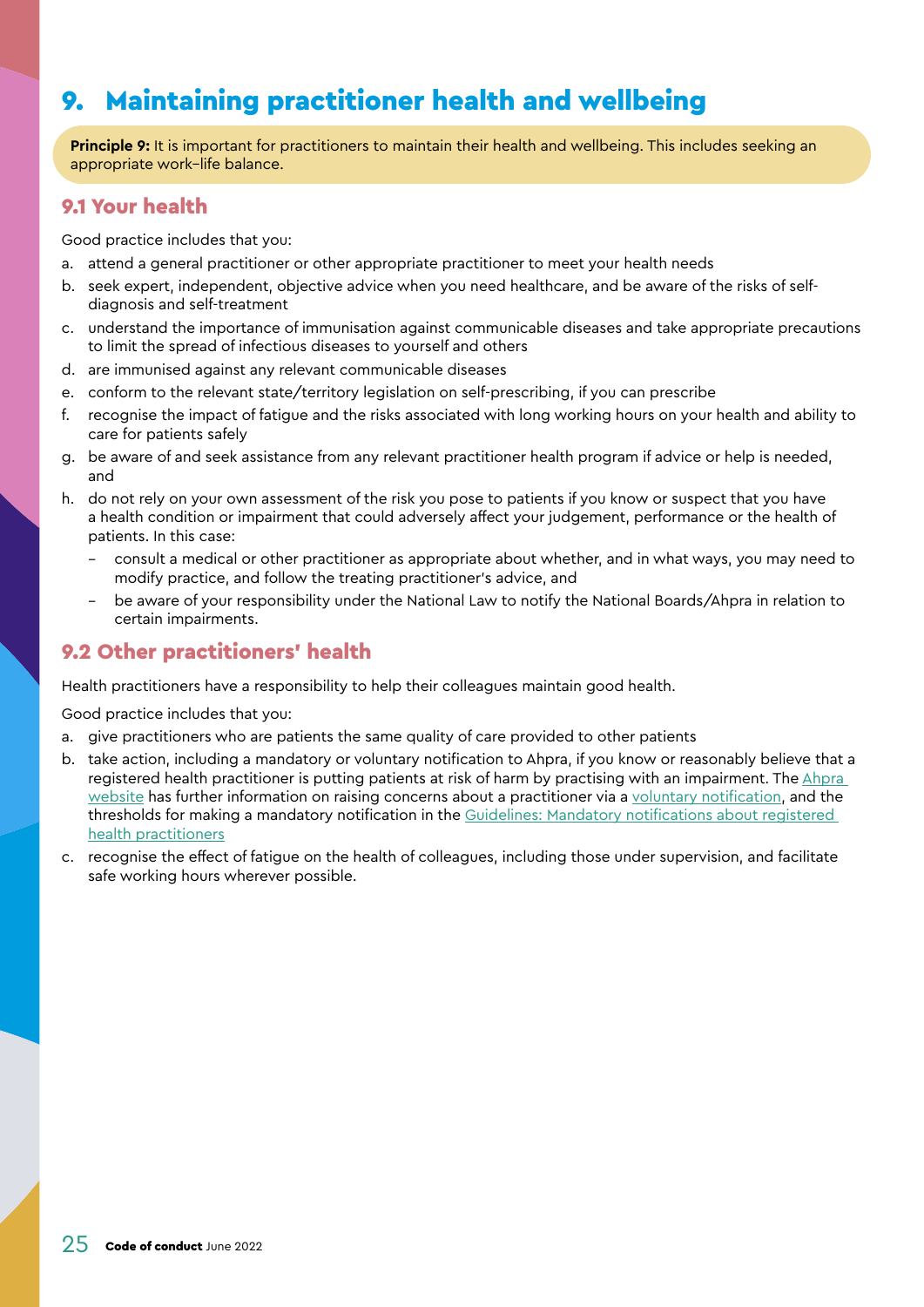## <span id="page-25-1"></span><span id="page-25-0"></span>10. Teaching, supervising and assessing

**Principle 10:** Practitioners should support the important role of teaching, supervising and mentoring practitioners and students in order to develop the health workforce.

#### 10.1 Teaching and supervising

In teaching and supervision roles, good practice includes that you:

- a. seek to develop the skills, attitudes and practices of an effective and culturally safe teacher and/or supervisor
- b. as supervisor, recognise that the responsibility for supervision cannot be transferred
- c. make sure that any practitioner or student completing supervised practice receives effective oversight and feedback, and
- d. avoid any potential for conflict of interest in teaching or supervision relationships that may impair objectivity and/or interfere with the supervised person's learning outcomes or experience. For example, do not supervise someone with whom you have a pre-existing non-professional relationship.

#### <span id="page-25-2"></span>10.2 Assessing colleagues

Assessing colleagues is an important part of making sure that the highest standards of practice are achieved.

Good practice includes that you:

- a. are honest, objective, constructive and culturally safe when assessing the performance of colleagues, including students, and do not put patients at risk by inaccurate or inadequate assessment, and
- b. provide accurate and justifiable information promptly and include all relevant information when giving references or writing reports about colleagues.

#### 10.3 Students

Students are learning how best to care for patients. Creating opportunities for learning improves their clinical practice and nurtures the future workforce.

- a. model professional and ethical behaviour
- b. treat students with respect and patience
- c. make the scope of the student's role in patient care clear to the student, to patients, and to other members of the healthcare team, as well as documenting it when appropriate, and
- d. inform patients about the involvement of students and get their consent for student participation while respecting their right to choose not to consent.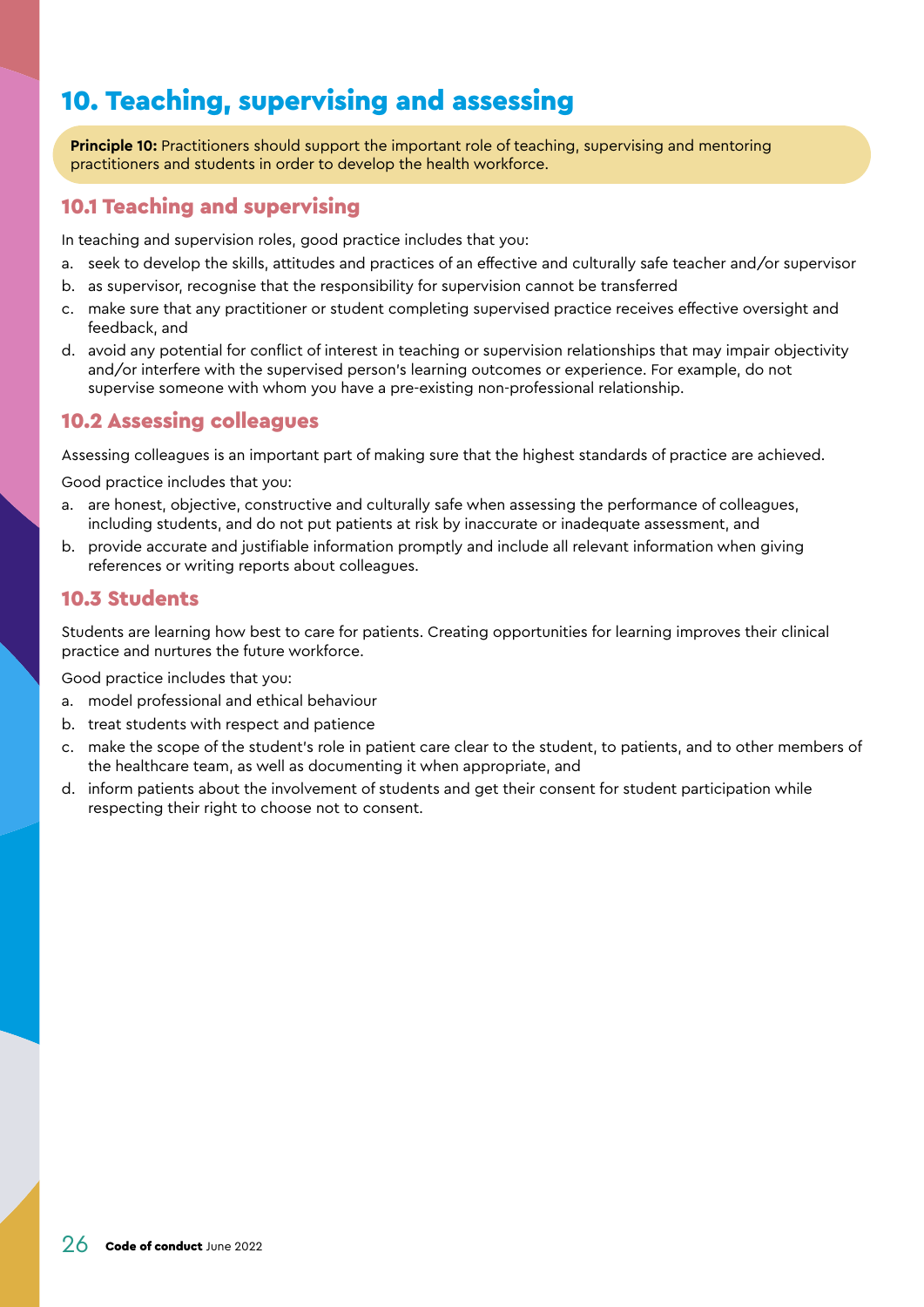## <span id="page-26-1"></span><span id="page-26-0"></span>11. Ethical research

**Principle 11:** Practitioners should recognise the vital role of ethical and evidence-based research to inform quality healthcare and policy development, conduct research ethically and support the decision-making of research participants.

Research involving humans, their tissue samples or their health information is vital to improve the quality of healthcare and reduce uncertainty for patients now and in the future, and to improve the health of the population as a whole. Research in Australia is governed by guidelines issued in accordance with the *National Health and Medical Research Council Act 1992* (Cth) and any other legislative requirements. If you are carrying out research, you should familiarise yourself with and follow these guidelines.

Research involving animals is governed by legislation in states and territories and by guidelines issued by the National Health and Medical Research Council (NHMRC).

#### 11.1 Research ethics

Being involved in the design, organisation, conduct or reporting of health research involving humans brings responsibilities for practitioners. These responsibilities include that you:

- a. accord to participants the respect and protection that is due to them
- b. act with honesty and integrity
- c. ensure that any protocol for human research has been approved by a human research ethics committee, in accordance with the [National Statement on Ethical Conduct in Human Research](https://www.nhmrc.gov.au/about-us/publications/national-statement-ethical-conduct-human-research-2007-updated-2018) issued by the NHMRC (which addresses privacy issues, and refers to the need to consider relevant state, territory and federal privacy legislation)
- d. disclose the sources and amounts of funding for research to the human research ethics committee
- e. disclose any potential or actual conflicts of interest to the human research ethics committee
- f. ensure that human participation is voluntary and based on informed consent and an adequate understanding of sufficient information about the purpose, methods, demands, risks and potential benefits of the research
- g. ensure that any dependent relationship between practitioners and their patients is taken into account in the recruitment of patients as research participants
- h. seek advice when research involves children or adults who are not able to give informed consent to ensure that there are appropriate safeguards in place, including ensuring that a person empowered to make decisions on the behalf of patients has given informed consent, or there is other lawful authority to proceed
- i. adhere to the approved research protocol
- j. monitor the progress of the research and report adverse events or unexpected outcomes promptly
- k. respect the entitlement of research participants to withdraw from any research at any time and without giving reasons
- l. adhere to the guidelines regarding publication of findings, authorship and peer review, and
- m. report possible fraud or misconduct in research as required under the [Australian Code for the Responsible](https://www.nhmrc.gov.au/about-us/publications/australian-code-responsible-conduct-research-2018)  [Conduct of Research](https://www.nhmrc.gov.au/about-us/publications/australian-code-responsible-conduct-research-2018) issued by the NHMRC.

Refer to the NHMRC, including the publications listed above, for more guidance including about ethical conduct [in research with Aboriginal and Torres Strait Islander Peoples and communities](https://www.nhmrc.gov.au/research-policy/ethics/ethical-guidelines-research-aboriginal-and-torres-strait-islander-peoples).

#### 11.2 Treating practitioners and research

When you are involved in research that involves patients, good practice includes that you:

- a. respect the right of patients to withdraw from a study without prejudice to their treatment, and
- b. ensure that a decision by patients not to participate does not compromise the practitioner-patient relationship or the care of the patient.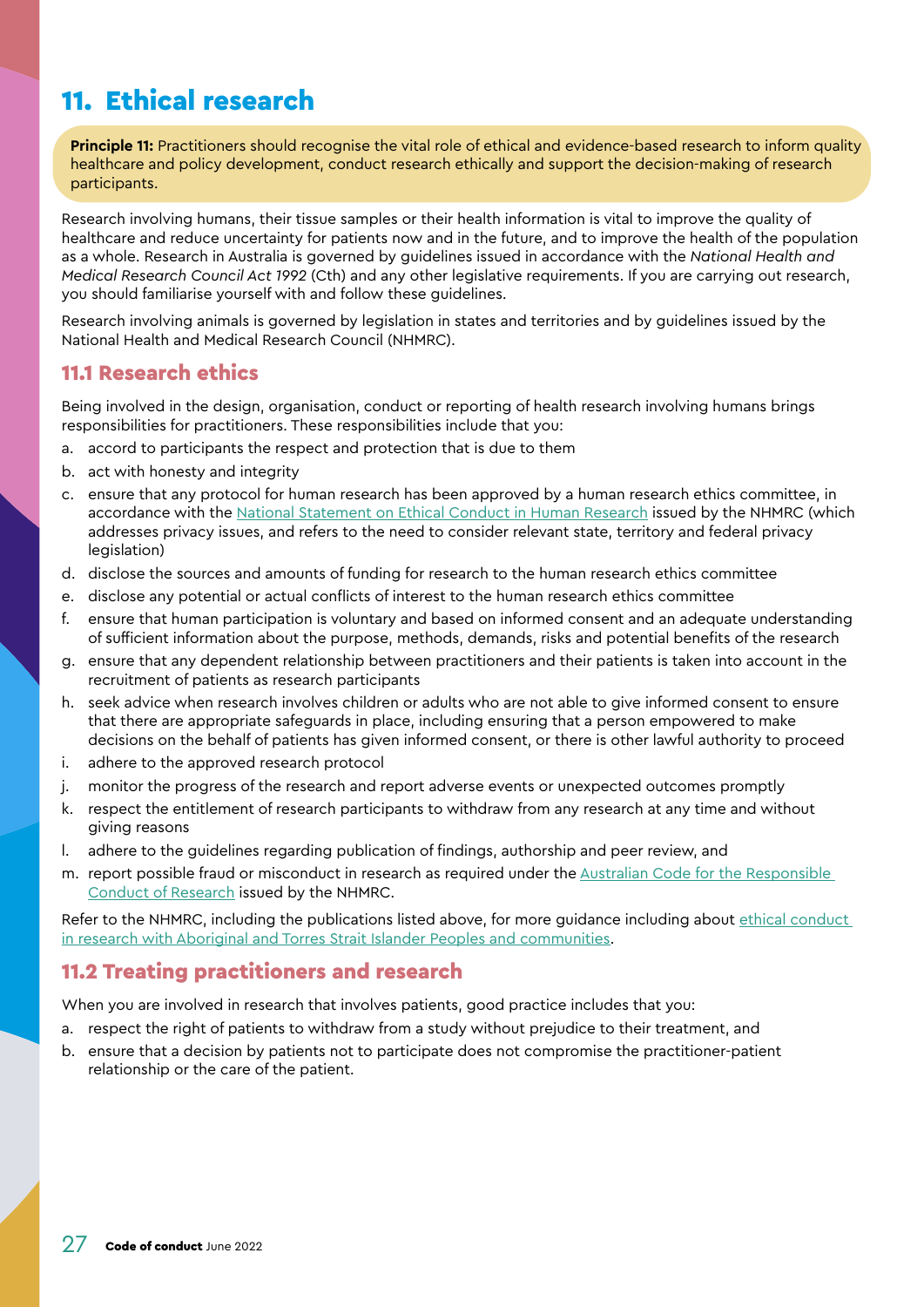## <span id="page-27-1"></span><span id="page-27-0"></span>References

The [Australian Commission on Safety and Quality in Health Care](https://www.safetyandquality.gov.au/) provides guidance on a range of safety and quality issues. Information of relevance to health practitioners includes:

- health literacy
- open disclosure and incident management
- hand hygiene
- clinical governance, and
- healthcare rights.

The [National Health and Medical Research Council](https://www.nhmrc.gov.au/) provides information on informed consent and research issues. The [Therapeutic Goods Administration](https://www.tga.gov.au/) provides information on therapeutic goods.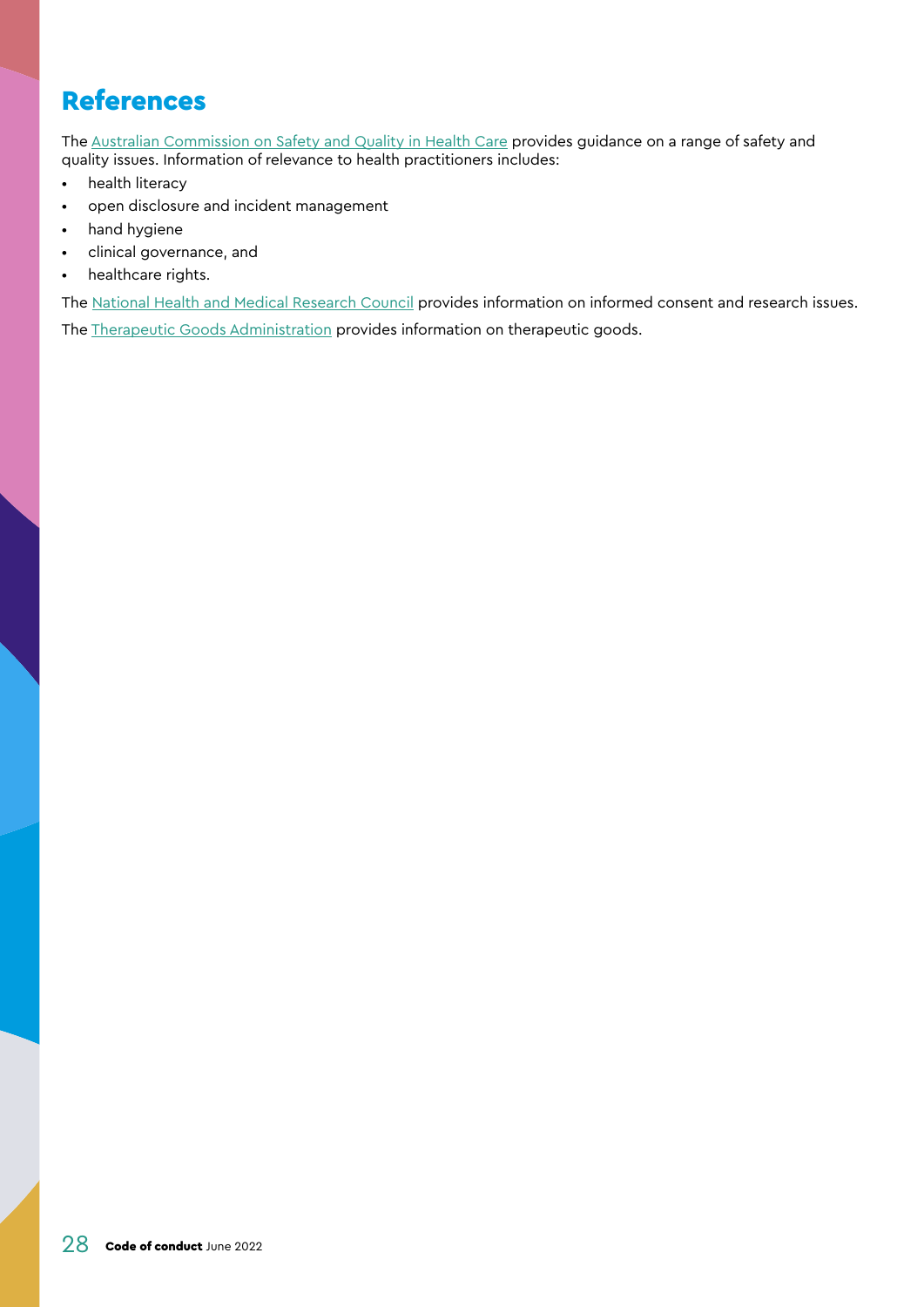## <span id="page-28-1"></span><span id="page-28-0"></span>**Definitions**

*Bullying* is when people repeatedly and intentionally use words or actions against someone or a group of people to cause distress and risk to their wellbeing. These actions are usually done by people who have more influence or power over someone else, or who want to make someone else feel less powerful or helpless (Australian Human Rights Commission – [What is bullying?: Violence, harassment and bullying fact sheet\)](https://humanrights.gov.au/our-work/commission-general/what-bullying-violence-harassment-and-bullying-fact-sheet).

*Clinical governance* describes a systematic approach to maintaining and improving the quality of patient care within a clinical setting. It ensures that everyone – from frontline clinicians to managers and members of governing bodies, such as boards – is accountable to patients and the community for assuring the delivery of safe, effective and high-quality services.

*Complaint* is a way to raise a concern about a registered practitioner. Ahpra and the National Boards' main role is to protect the public by ensuring that only health practitioners who are suitably trained and qualified, and who practise in a competent and ethical manner, are registered. This means that we can only investigate the concern if there may be a risk to the public. Other organisations have a different purpose and are set up to resolve a dispute or complaint between a health service user (such as a patient) and a health service provider (such as a hospital, clinic or a health practitioner). More detailed information is published on Ahpra's [Concerns about practitioners](https://www.ahpra.gov.au/Notifications.aspx) page.

#### *Cultural safety*

This definition of cultural safety was developed for use in the National Scheme by the Scheme's [Aboriginal and](https://www.ahpra.gov.au/About-Ahpra/Aboriginal-and-Torres-Strait-Islander-Health-Strategy.aspx)  [Torres Strait Islander Health Strategy Group](https://www.ahpra.gov.au/About-Ahpra/Aboriginal-and-Torres-Strait-Islander-Health-Strategy.aspx) in partnership with the National Health Leadership Forum.

#### *Principles*

The following principles inform the definition of cultural safety:

- Prioritising the Council of Australian Government's goal to deliver healthcare free of racism supported by the [National Aboriginal and Torres Strait Islander Health Plan 2013-2023](https://www.health.gov.au/resources/publications/national-aboriginal-and-torres-strait-islander-health-plan-2013-2023)
- Improved health service provision supported by the National Safety and Quality Health Service Standards [User Guide for Aboriginal and Torres Strait Islander Health](https://www.safetyandquality.gov.au/publications-and-resources/resource-library/nsqhs-standards-user-guide-aboriginal-and-torres-strait-islander-health)
- Provision of a rights-based approach to healthcare supported by the [United Nations Declaration on the Rights](https://humanrights.gov.au/our-work/un-declaration-rights-indigenous-peoples-1)  [of Indigenous Peoples](https://humanrights.gov.au/our-work/un-declaration-rights-indigenous-peoples-1)
- Ongoing commitment to learning, education and training.

#### *Definition*

Cultural safety is determined by Aboriginal and Torres Strait Islander individuals, families and communities.

Culturally safe practice is the ongoing critical reflection of health practitioner knowledge, skills, attitudes, practising behaviours and power differentials in delivering safe, accessible and responsive healthcare free of racism.

*Delegation* involves one practitioner asking another person or member of staff to provide care on behalf of the delegating practitioner, while that practitioner retains overall responsibility for the care of the patient.

*Discrimination* occurs when a person, or a group of people, is treated less favourably than another person or group because of their background or certain personal characteristics ([Australian Human Rights Commission\)](https://humanrights.gov.au/our-work/employers/workplace-discrimination-harassment-and-bullying).

*Electronic* means any digital form of communication, including email, online meeting technologies, internet, social media, etc.

*Handover* is the process of transferring all responsibility for a patient's care to another practitioner.

*Harassment* – to treat a person less favourably on the basis of certain personal characteristics, such as race, sex, pregnancy, marital status, breastfeeding, age, disability, sexual orientation, gender identity or intersex status [\(Australian Human Rights Commission\)](https://humanrights.gov.au/our-work/employers/workplace-discrimination-harassment-and-bullying).

*Kinship care* is family-based care within the child's extended family or with close friends of the family known to the child, whether formal or informal in nature (United Nations, 2010).